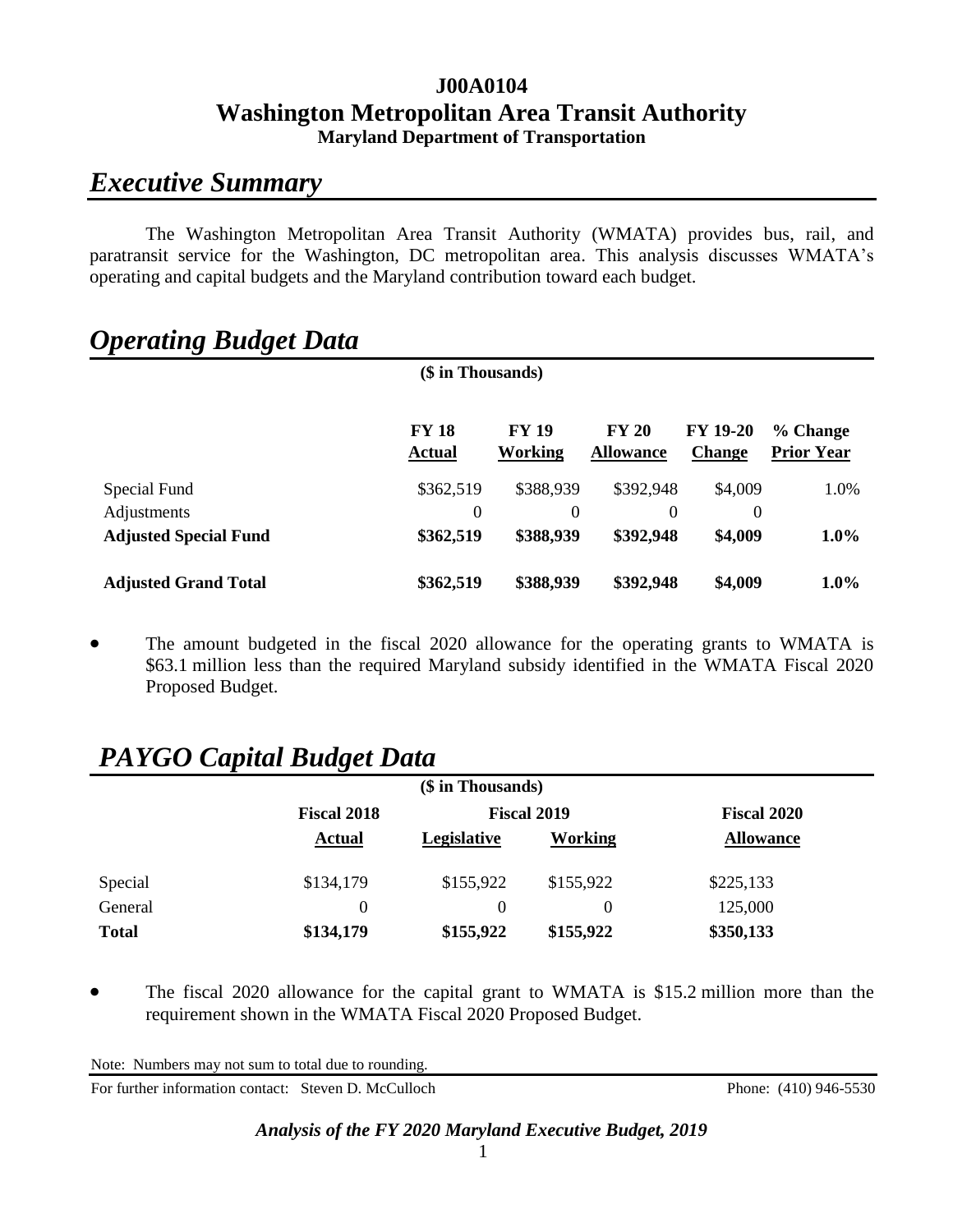# *Key Observations*

- Ridership declines continue and result in increased subsidies from Maryland, Virginia, and the District of Columbia.
- Reporting requirements, imposed by the Maryland Metro/Transit Funding Act of 2018 (Chapters 351 and 352) as a condition for making the capital grant to WMATA a mandate, may need to be clarified.

### **Operating Budget Recommended Actions**

1. Concur with Governor's allowance.

### **PAYGO Budget Recommended Actions**

1. Concur with Governor's allowance.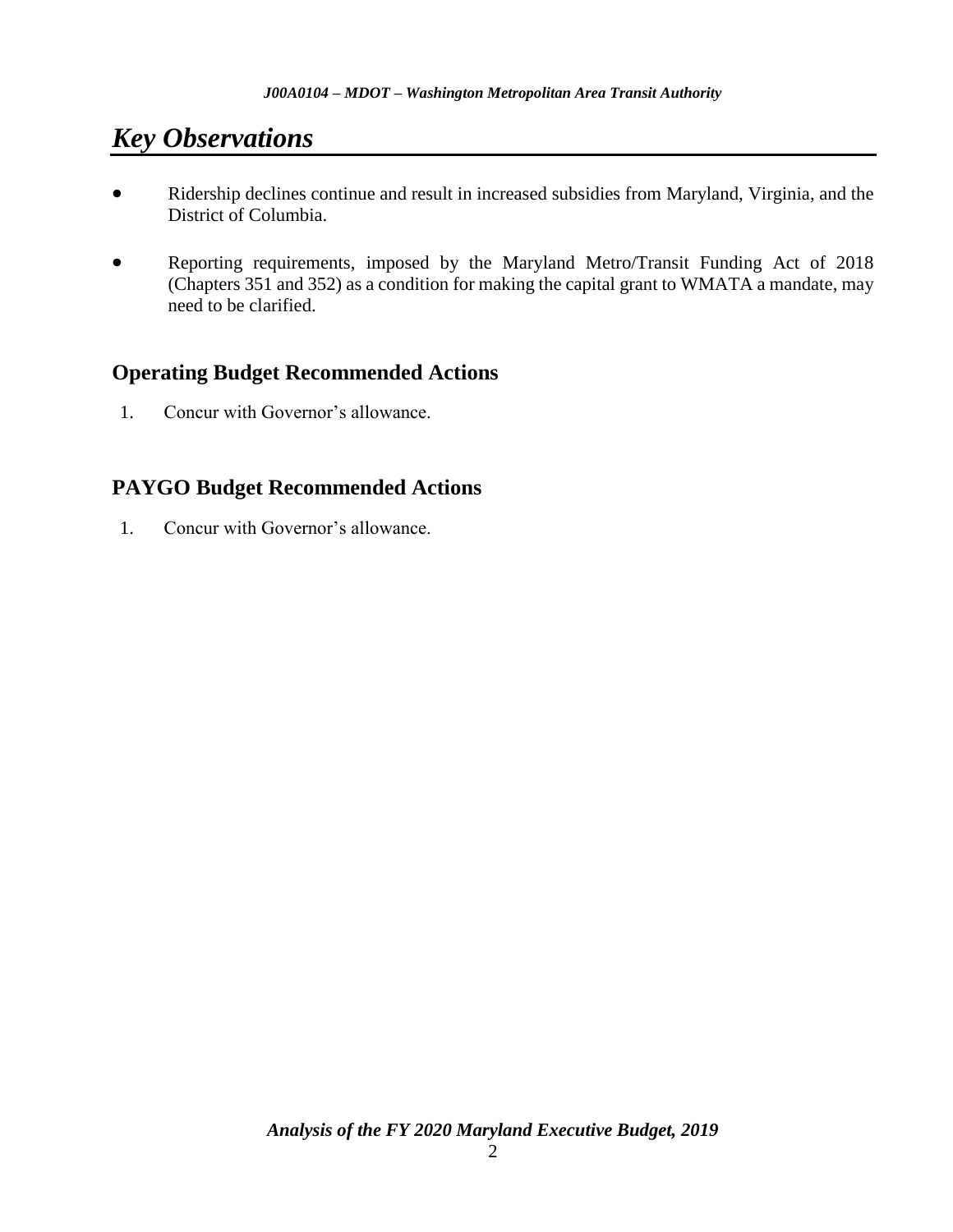### **J00A0104 Washington Metropolitan Area Transit Authority Maryland Department of Transportation**

## *Budget Analysis*

### **Program Description**

The Washington Metropolitan Area Transit Authority (WMATA) operates the second largest rail transit system and the sixth largest bus network in the United States. WMATA was created in 1967 by an interstate compact in which Maryland, Virginia, and Washington, DC participate. Subsequently, two federal representatives were added to the Board of Directors. Each signatory jurisdiction provides two directors to WMATA's eight-member board. Construction of WMATA's originally planned 103-mile Metrorail system began in 1969 and was completed in 2001. In 2004, the system was expanded to 86 stations and 106 miles with the opening of the Blue Line extension to Largo Town Center and the New York Avenue/Florida Avenue/Gallaudet University station on the Red Line. In 2009, construction started on a 23.1-mile rail extension to Dulles, Virginia dubbed the Silver Line. The first 11.6 miles with 5 stations opened in July 2014. Construction of the second phase, consisting of 11.5 miles and 6 stations, is scheduled for completion in fiscal 2020. The system now serves 26 stations in Maryland.

Maryland provides an annual operating grant to the Washington Suburban Transit Commission (WSTC) through the Maryland Department of Transportation's (MDOT) Secretary's Office budget. WSTC authorizes MDOT to provide funding to WMATA for the operation of the Metrorail, Metrobus, and MetroAccess programs. These operating grants are based on numerous factors including miles of service, number of stations, number of passengers, and population density in each jurisdiction and are offset by the fare revenues generated by each service.

WMATA's mission is to ensure the best in safe, reliable, cost-effective, and responsive transit services by promoting regional mobility and contributing toward the social, economic, and environmental well-being of the community.

### **Performance Analysis: Managing for Results**

### **1. Ridership**

**Exhibit 1** shows ridership for the WMATA system from fiscal 2014 to 2018. Ridership in fiscal 2018 decreased by just over 11.7 million trips from the prior year, a decrease of 3.9%. The ridership decline for Metrorail was 1.2 million trips, and Metrobus declined by 10.5 million trips. WMATA expects that ridership will begin to stabilize and is projecting a decrease of 2.6 million trips in fiscal 2019 (-0.9%). For fiscal 2020, ridership is projected to decrease by 1.0 million trips for Metrorail offset by an increase in Metrobus trips of 1.1 million.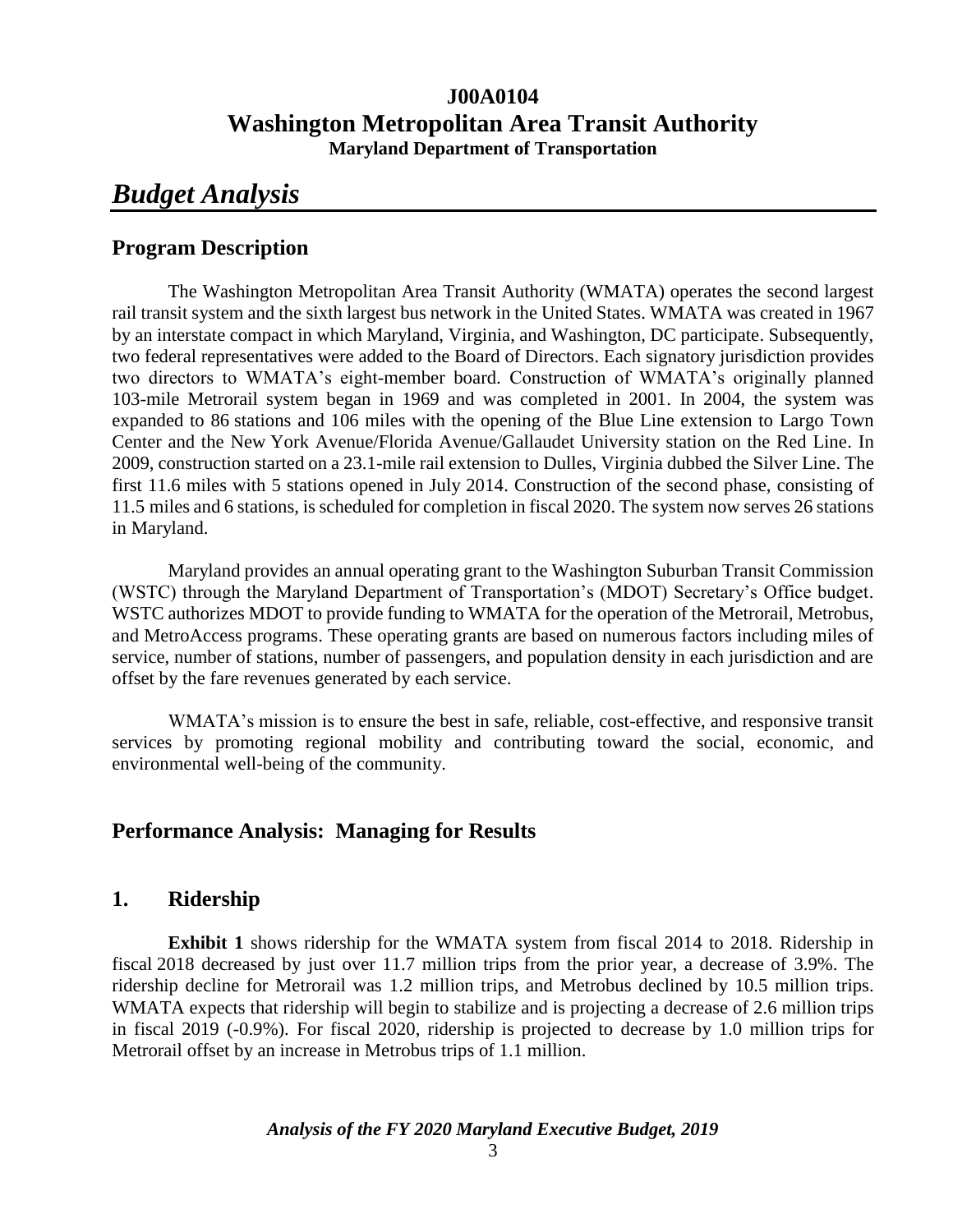



WMATA: Washington Metropolitan Area Transit Authority

Source: Governor's Fiscal 2020 Budget Books, Washington Metropolitan Area Transit Authority; Department of Legislative Services

### **2. System Performance Measures**

One method of measuring the performance of transit systems is to look at the relationship between the service provided and used, as measured by revenue miles and passenger trips, relative to expenditures. **Exhibit 2** shows the percent change from the prior year for revenue miles, passengers per revenue mile, operating cost per revenue mile, and operating cost per passenger trip for both Metrorail and Metrobus service for fiscal 2014 through 2018. In fiscal 2018, operating costs per revenue mile and per passenger trip increased for both Metrorail and Metrobus. The number of revenue miles decreased in fiscal 2018 for both services, and for Metrobus, the number of passengers per revenue mile fell as well, but Metrorail saw an increase in that measure.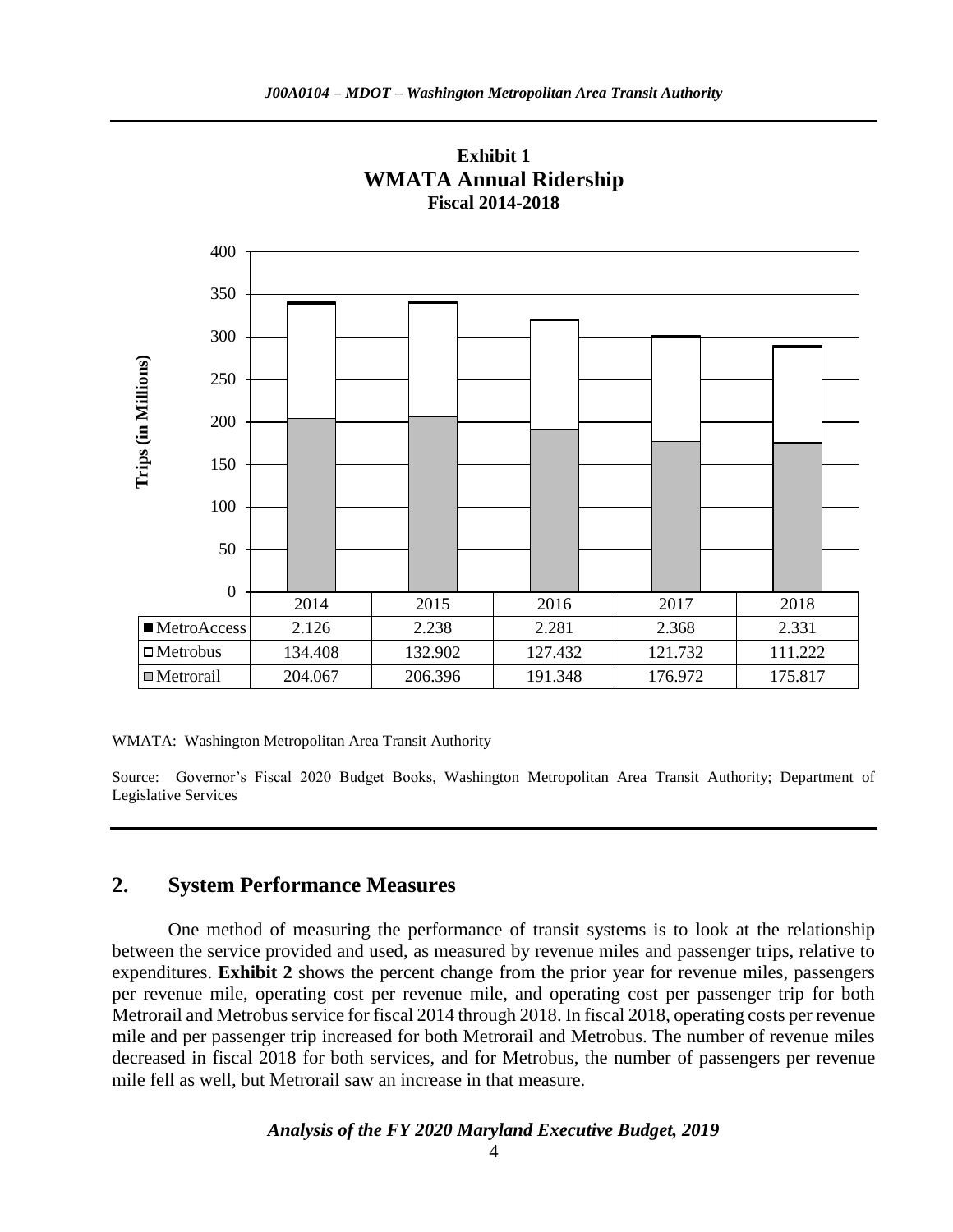



#### **Metrorail**

20% 15% 10% 5% ZZ. 0% ₩ -5% -10% Revenue Miles Passengers Per Operating Cost Per Operating Cost Per (in Millions) Revenue Mile Revenue Mile Passenger Trip 2014 **2015** 2016 2017 2018

**Metrobus**

Source: Governor's Fiscal 2020 Budget Books; Department of Legislative Services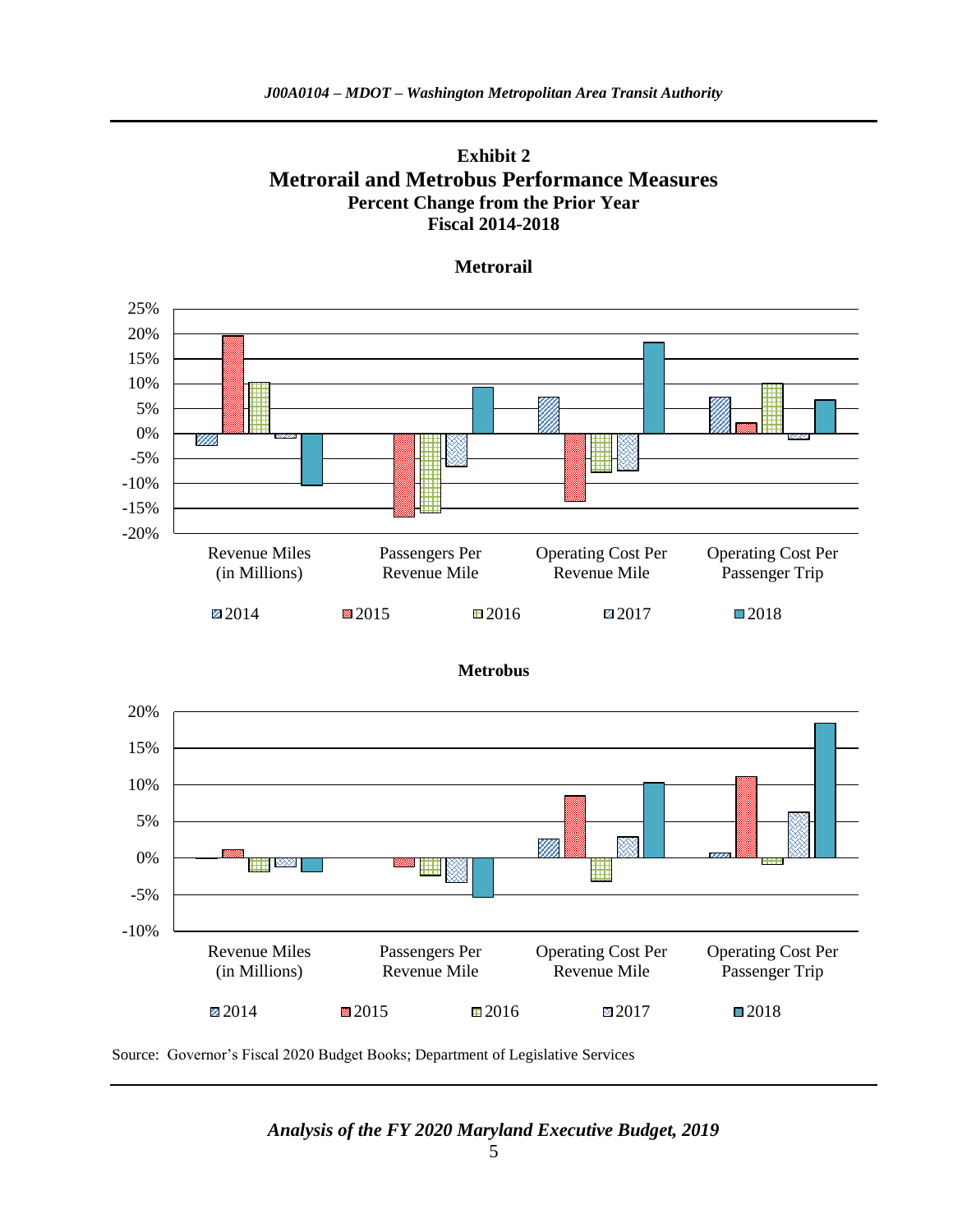### **3. Farebox Recoveries**

**Exhibit 3** provides information on WMATA's farebox recovery ratio from fiscal 2014 to 2018. The systemwide five-year average farebox recovery rate was 38%, a decrease from the 44% average for the fiscal 2013 to 2017 period. Recovery rates in fiscal 2018 for Metrorail, Metrobus, and MetroAccess all declined from fiscal 2017 levels.



### **Exhibit 3 WMATA Farebox Recovery Rates Fiscal 2014-2018**

WMATA: Washington Metropolitan Area Transit Authority

Source: Governor's Fiscal 2020 Budget Books; Department of Legislative Services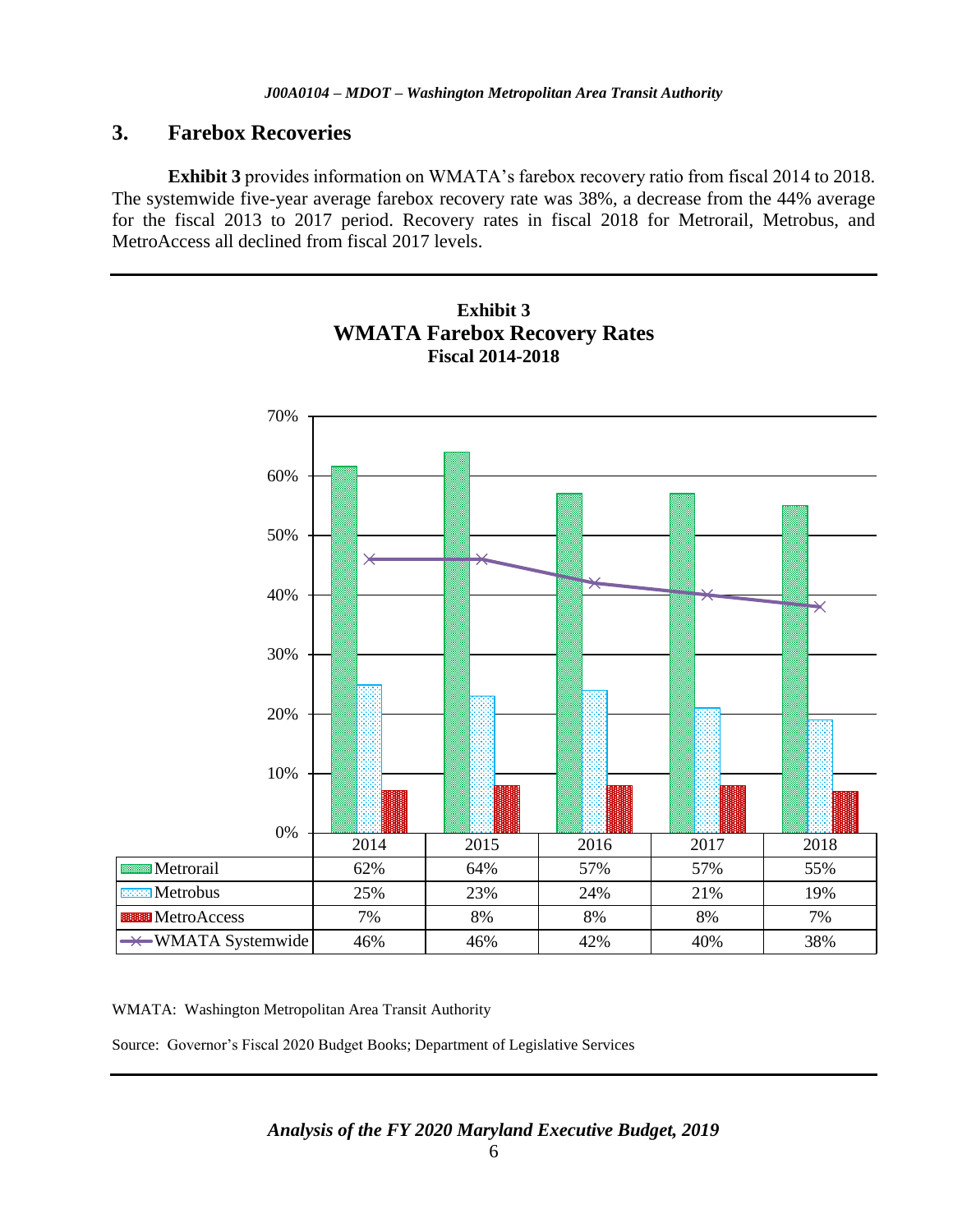#### **Fiscal 2020 Allowance**

### **Overview of Agency Spending**

The combined operating and capital budgets for WMATA total \$3.4 billion. As shown in **Exhibit 4**, the Maryland share of the operating budget is 22.8%, and the share of the capital budget is 22.4%.

### **Exhibit 4 Maryland Support of WMATA's Fiscal 2020 Operating and Capital Budgets**



**Total: \$3.4 Billion**

WMATA: Washington Metropolitan Area Transit Authority

Source: Washington Metropolitan Area Transit Authority; Department of Legislative Services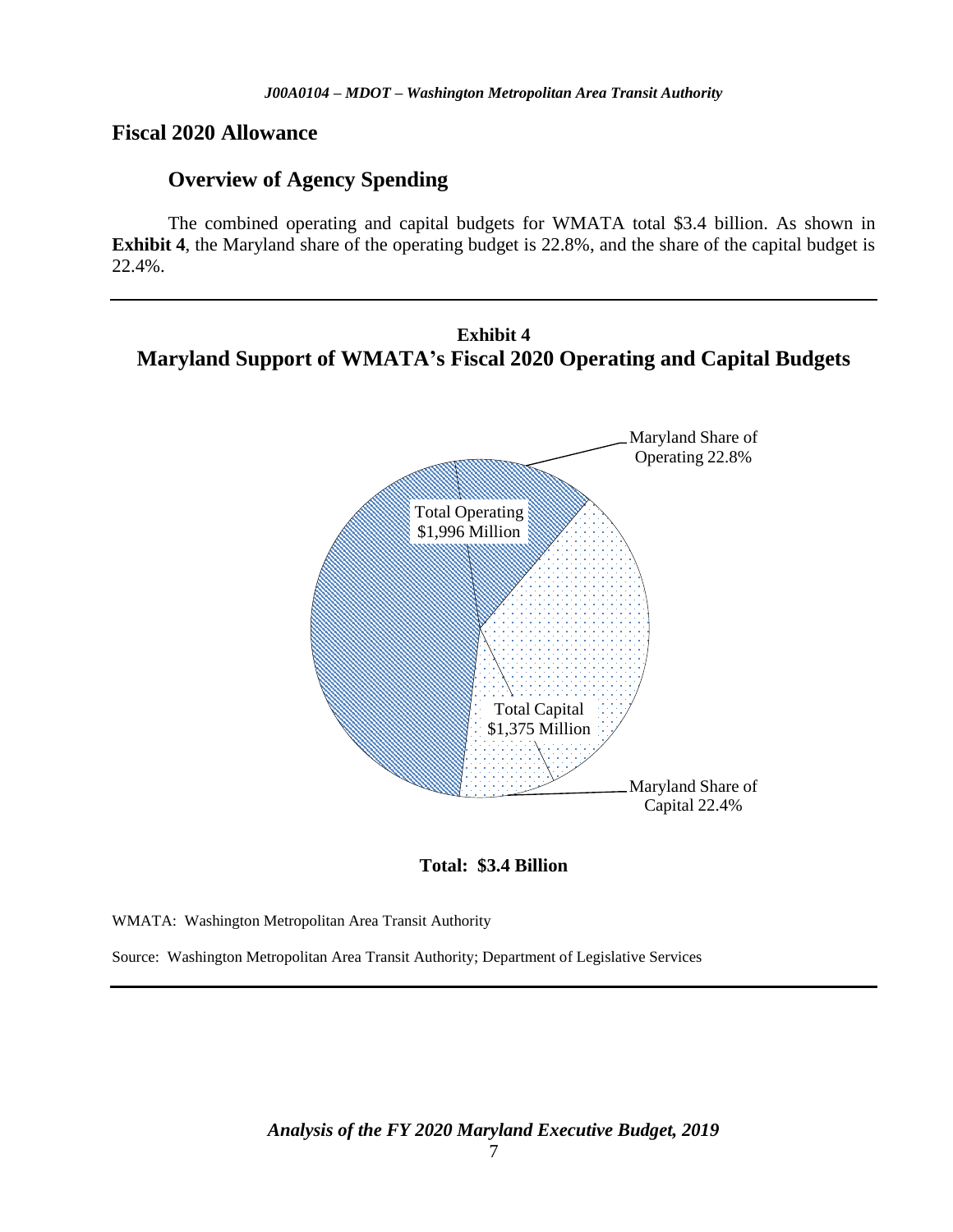### **Proposed Budget**

### **Expenditures**

As shown in **Exhibit 5**, WMATA's proposed fiscal 2020 operating budget totals \$1,996.0 million, an increase of \$118.7 million (6.3%) over the amended fiscal 2019 budget. The budget assumes no fare increases and no service reductions.

### **Exhibit 5 WMATA Operating Expenses by Category Fiscal 2019-2020 (\$ in Millions)**

|                           | <b>Amended Budget</b><br>Fiscal 2019 | <b>Proposed Budget</b><br><b>Fiscal 2020</b> | <b>Change</b> | Percent<br><b>Change</b> |
|---------------------------|--------------------------------------|----------------------------------------------|---------------|--------------------------|
| Personnel                 | \$1,332.8                            | \$1,376.6                                    | \$43.8        | 3.3%                     |
| <b>Services</b>           | 318.7                                | 371.6                                        | 52.9          | 16.6%                    |
| Materials and Supplies    | 105.7                                | 114.1                                        | 8.4           | 7.9%                     |
| Fuel (Gas/Diesel/CNG)     | 31.0                                 | 31.9                                         | 0.9           | 2.8%                     |
| Utilities and Propulsion  | 94.0                                 | 99.3                                         | 5.3           | 5.6%                     |
| Casualty and Liability    | 29.3                                 | 33.9                                         | 4.5           | 15.5%                    |
| <b>Leases and Rentals</b> | 8.4                                  | 10.0                                         | 1.7           | 20.0%                    |
| Miscellaneous             | 4.6                                  | 4.8                                          | 0.2           | 4.6%                     |
| Capital Allocation        | $-47.1$                              | $-46.1$                                      | 1.0           | $-2.2%$                  |
| <b>Total</b>              | \$1,877.4                            | \$1,996.1                                    | \$118.7       | 6.3%                     |

CNG: compressed natural gas WMATA: Washington Metropolitan Area Transit Authority

Source: Washington Metropolitan Area Transit Authority, Fiscal 2020 Proposed Budget

The \$43.8 million increase in personnel expenses is largely due to contractually required pay increases contained in collective bargaining agreements (\$27.0 million) and funding for 124 new positions to support new, customer-focused initiatives including:

- expanded rush hour periods;
- extended Yellow Line service to Greenbelt;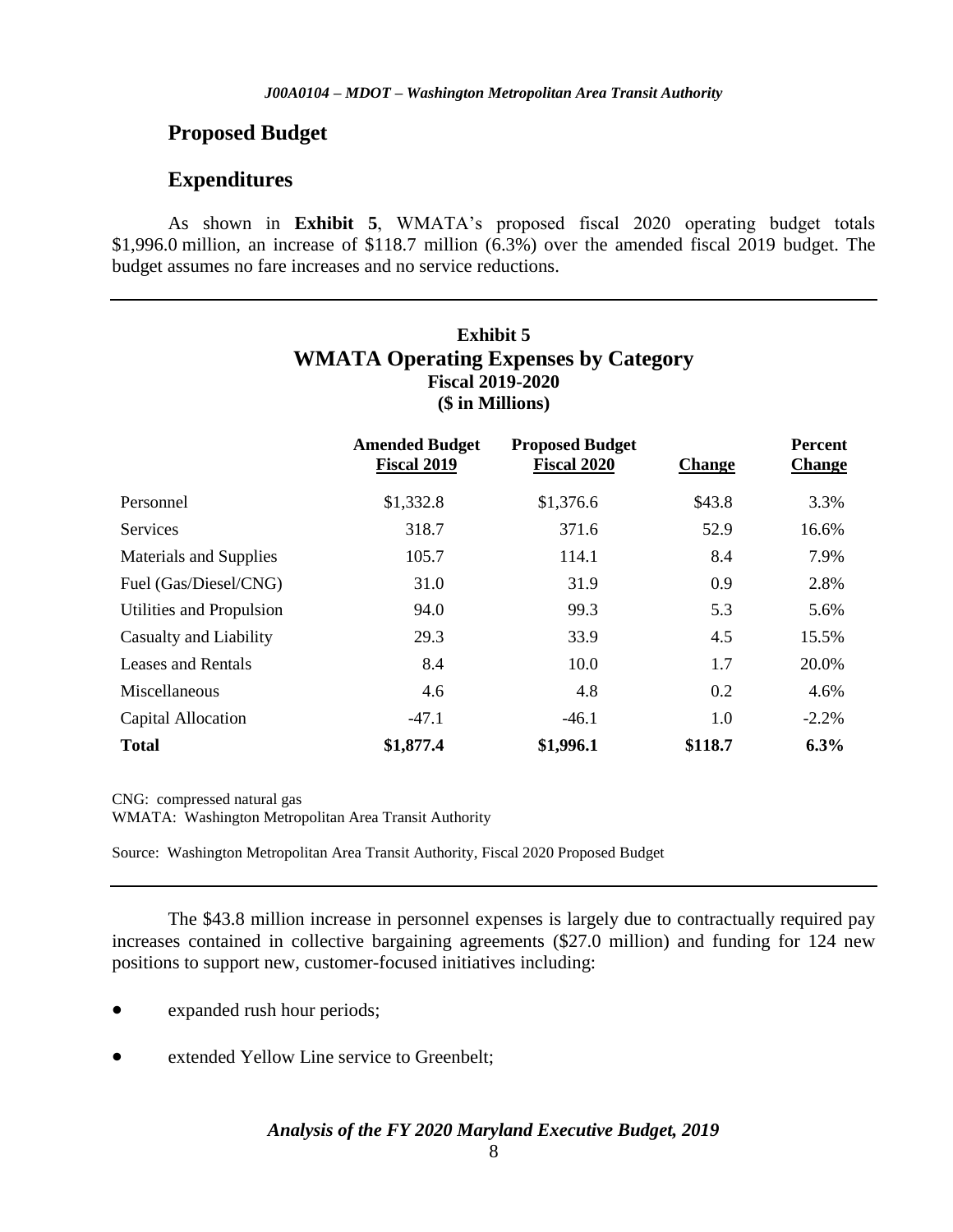- running additional Red Line trains to Glenmont; and
- expanding all trains to eight cars over a multi-year period.

The primary drivers of the \$52.9 million increase in services are paratransit contract cost escalations for service providers and contracts for the operation of a new bus maintenance facility and Silver Line extension. Over 63% of MetroAccess trips are provided in Montgomery and Prince George's counties.

#### **Revenues**

WMATA's operations are funded through operating revenues and subsidies provided by Maryland, Virginia, and the District of Columbia. **Exhibit 6** shows that 40.8% of the operating budget will be supported by WMATA's operating revenues in fiscal 2020.



**Total: \$2.0 Billion**

WMATA: Washington Metropolitan Area Transit Authority

Source: Washington Metropolitan Area Transit Authority, Fiscal 2020 Proposed Budget; Department of Legislative **Services**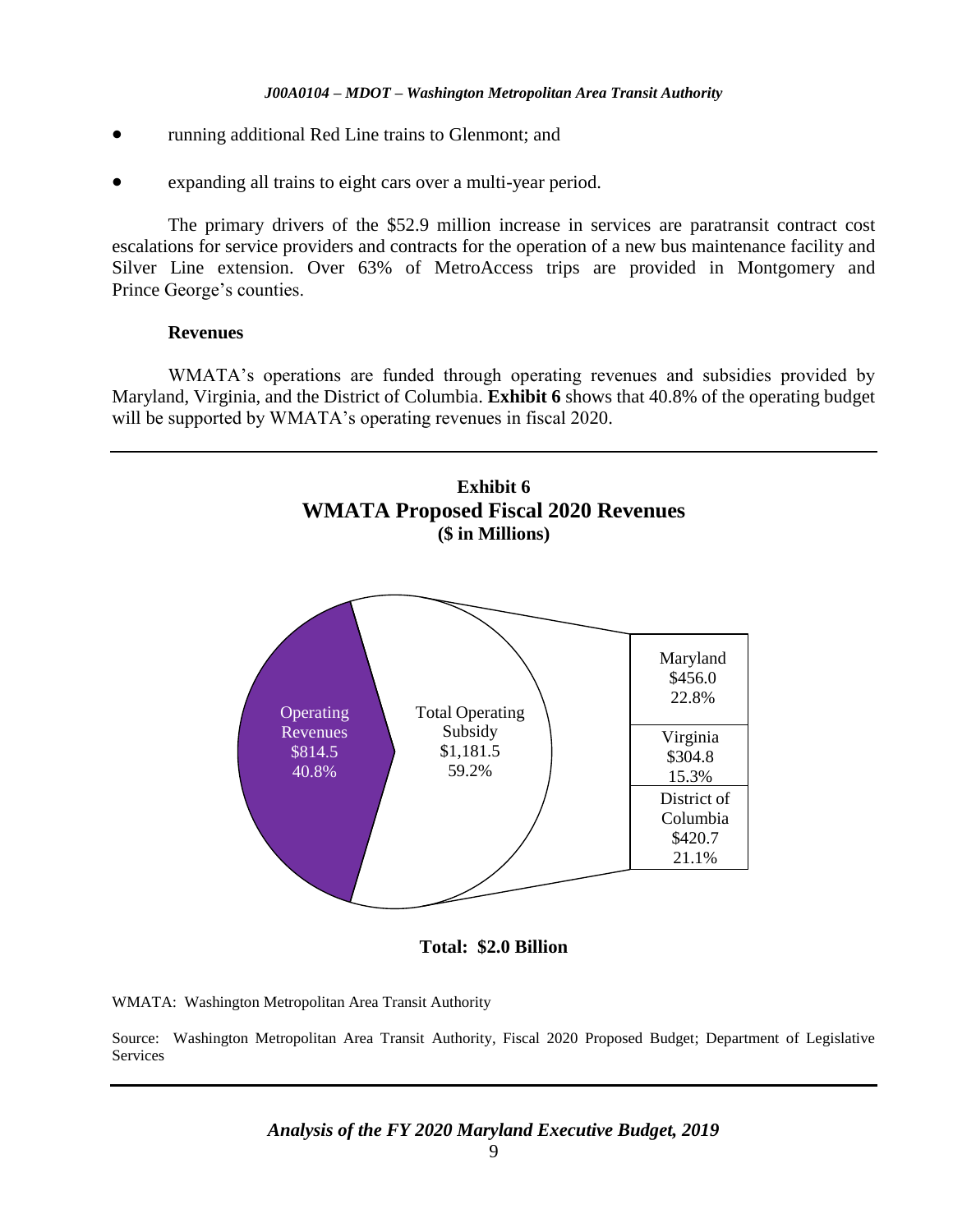The local subsidy fills the gap between operating revenues and expenditures. In fiscal 2020, the local subsidy supports 59.2% of operating spending.

**Exhibit 7** shows the resources that support WMATA's operations for fiscal 2017 to 2020 and breaks out the Maryland share of the local subsidy.

### **Exhibit 7 WMATA Operating Budget Resources Maryland Operating Subsidy Fiscal 2017-2020 (\$ in Millions)**

|                                        | 2017      | 2018      | 2019      | 2020      | \$ Change<br>2019-2020 | % Change<br>2019-2020 |
|----------------------------------------|-----------|-----------|-----------|-----------|------------------------|-----------------------|
| <b>Operating Revenue</b>               | \$780.0   | \$787.0   | \$797.7   | \$814.5   | \$16.8                 | 2.1%                  |
| Local Subsidy                          | 849.1     | 1,003.9   | 1,079.6   | 1,181.5   | 101.9                  | 9.4%                  |
| Prior Year Surplus                     | 15.2      | 0.0       | 0.0       | 0.0       | 0.0                    | n/a                   |
| <b>Total</b>                           | \$1,644.3 | \$1,790.9 | \$1,877.3 | \$1,996.0 | \$118.7                | 6.3%                  |
| Maryland Share of Operating<br>Subsidy |           |           |           |           |                        |                       |
| Maryland Budget                        | \$321.3   | \$362.5   | \$388.9   | \$392.9   | \$4.0                  | 1.0%                  |
| <b>WMATA</b> Projection                |           |           |           | 456.0     | 42.7                   | 10.3%                 |
| Maryland Budget Surplus/               |           |           |           |           |                        |                       |
| (Shortfall)                            |           |           |           | $-63.1$   |                        |                       |

WMATA: Washington Metropolitan Area Transit Authority

Note: Excludes debt service.

Source: Washington Metropolitan Area Transit Authority, Fiscal 2020 Proposed Budget; Department of Legislative Services

The operating subsidy expected from Maryland in WMATA's fiscal 2020 proposed budget totals \$456.0 million, an increase of \$42.7 million (10.3%) over the fiscal 2019 subsidy amount. The amount included in the Maryland budget for WMATA's operations in fiscal 2020, however, is \$63.1 million less than this amount. Additionally, the Maryland fiscal 2019 working appropriation is understated because it does not include Maryland's share of the fiscal 2019 costs of the collective bargaining agreements that were executed after WMATA's fiscal 2019 budget had been approved by the WMATA board.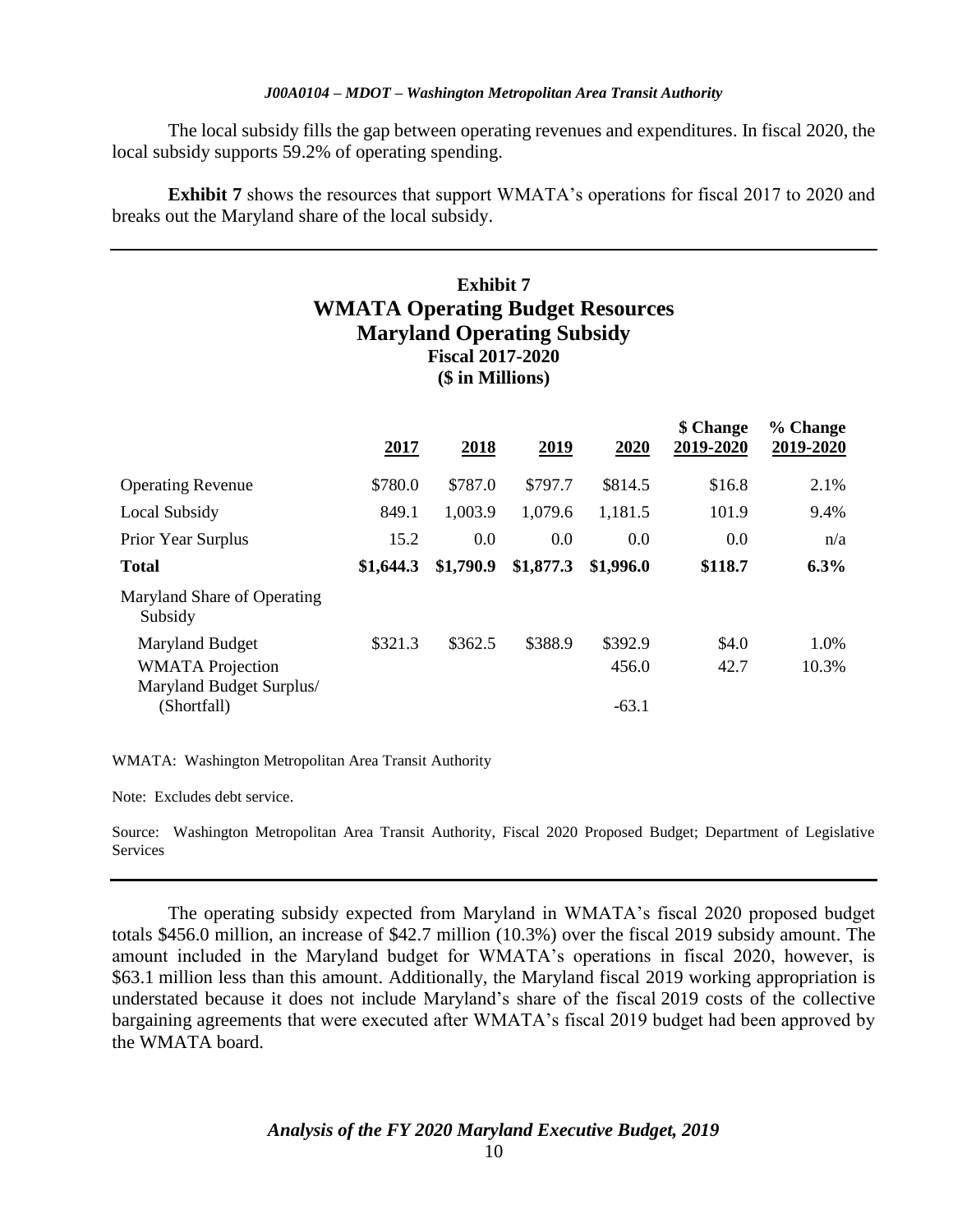The Maryland Metro/Transit Funding Act of 2018 (Chapters 351 and 352) includes provisions requiring the Secretary of MDOT to withhold 35% of the operating subsidy for WMATA in any fiscal year in which the total Maryland operating assistance provided in the approved WMATA budget increases by more than 3% (excluding funding for certain costs) over the total operating assistance provided in the prior fiscal year's approved WMATA budget. Of the \$456.0 million Maryland subsidy, shown in Exhibit 6, \$8.7 million is to support the new initiatives discussed earlier. An exhibit in WMATA's proposed budget shows this amount as in addition to the 3% capped amount and legislative exclusions. **MDOT and WMATA should brief the committees on how funding for the new initiative will be accommodated within the subsidy so as to not trigger the 35% withholding provisions required under Chapters 351 and 352.**

### **PAYGO Capital Program**

#### **Program Description**

MDOT's Office of the Secretary provides a grant to support WMATA's capital program, including the design, construction, and rehabilitation of the Metrorail, Metrobus, and MetroAccess systems. General parameters on capital funding levels are typically established in a six-year Capital Funding Agreement developed through negotiations between WMATA and its local funding partners. However, the previous six-year agreement expired on June 30, 2016, and capital funding levels have been negotiated on a year-to-year basis since that time.

Chapters 351 and 352 require the Governor to include an appropriation of \$167 million in the budget as a dedicated capital grant that is in addition to the base capital grant that the State provides each year. This is Maryland's share of the \$500 million in dedicated capital funding sought by WMATA to help address a projected need for \$15.5 billion in capital investment over 10 years.

#### **Fiscal 2019 to 2024** *Consolidated Transportation Program*

Total six-year State funding programmed for the WMATA capital grant in the Maryland *Consolidated Transportation Program* is \$1,975.5 million (\$1,182.5 million in special funds and \$793 million in general funds). The majority of this funding is focused on safety, infrastructure rehabilitation and replacement, and maintaining the system in a state of good repair.

#### **Fiscal 2019 and 2020 Cash Flow Analysis**

As shown in **Exhibit 8**, the WMATA capital grant increases by \$194.2 million in the fiscal 2020 allowance. This reflects the new dedicated funding of \$167 million as well as \$17.3 million for debt service for bonds that WMATA issued in fiscal 2017 and 2018 and an increase of \$10.5 million in funding for the base capital program.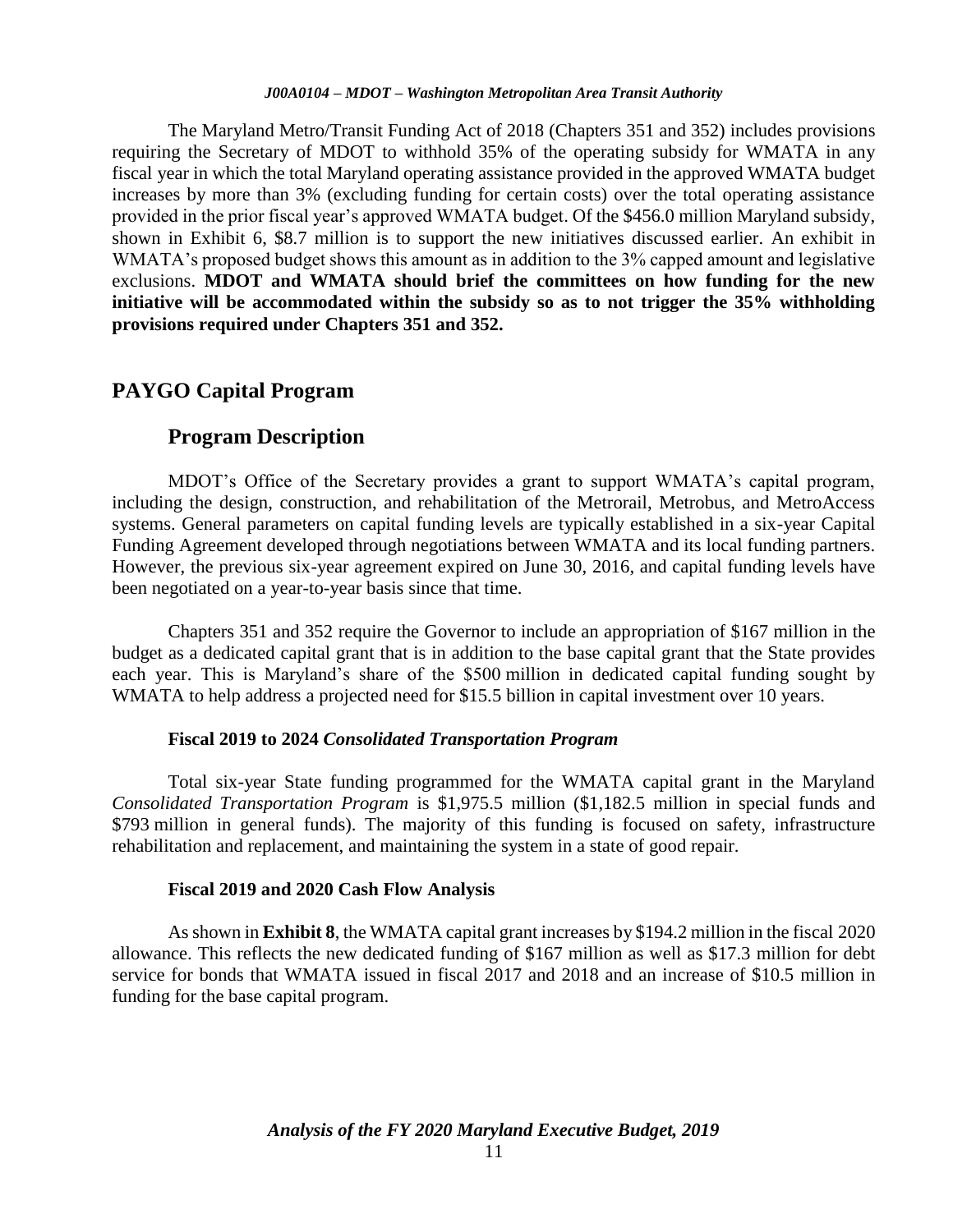

### **WMATA Six-year** *Capital Improvement Program*

WMATA's fiscal 2020 to 2025 *Capital Improvement Program* (CIP) totals \$9.3 billion. As shown in **Exhibit 9**, State and local funds comprise 60% of planned capital funding and federal funding comprises an additional 32%. A portion of the planned capital spending in the CIP has no identified funding source. This underfunding of the program, which totals \$325.7 million in the current CIP, begins in fiscal 2022 at just under \$15 million but increases to over \$100 million in the following year and is nearly \$200 million in the final year of the CIP. **WMATA should brief the committee on how it envisions closing the gap between programmed spending and identified funding in the CIP.**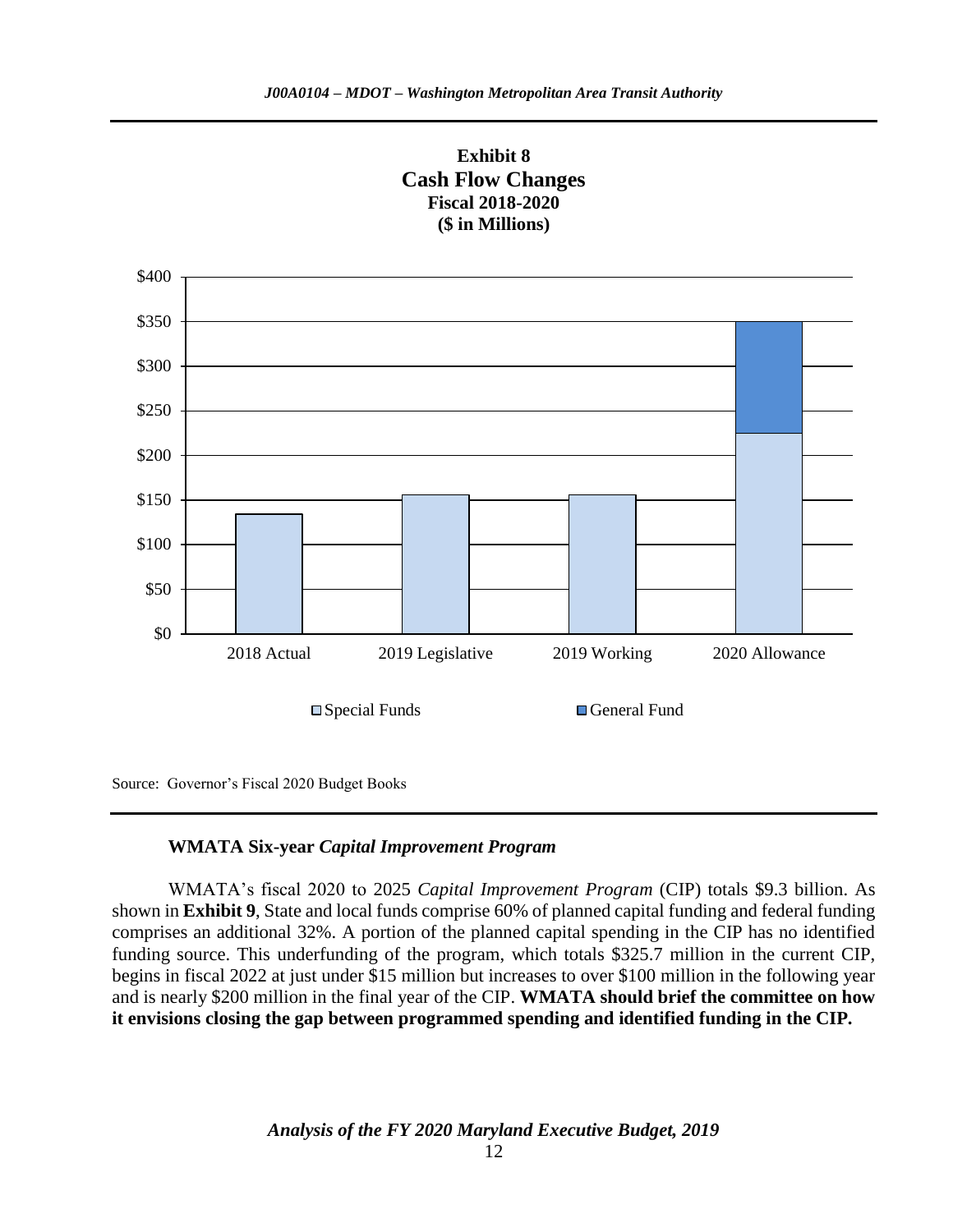

**Total: \$9.3 Billion**

MWAA: Metropolitan Washington Airports Authority WMATA: Washington Metropolitan Area Transit Authority

Source: Washington Metropolitan Area Transit Authority, Fiscal 2020 Proposed Budget; Department of Legislative Services

WMATA's six-year capital plan assumes that the federal Passenger Rail Investment and Improvement Act (PRIIA), through which WMATA has annually received \$150 million in capital funding for safety and state of good repair projects, will be reauthorized. WMATA notes that if PRIIA funding does not continue, jurisdictional funding will need to increase by nearly \$750 million to meet its capital investment need over this six-year period.

#### **Fiscal 2020 Capital Program**

WMATA's proposed fiscal 2020 capital program totals \$1.4 billion. **Exhibit 10** shows the planned spending by category.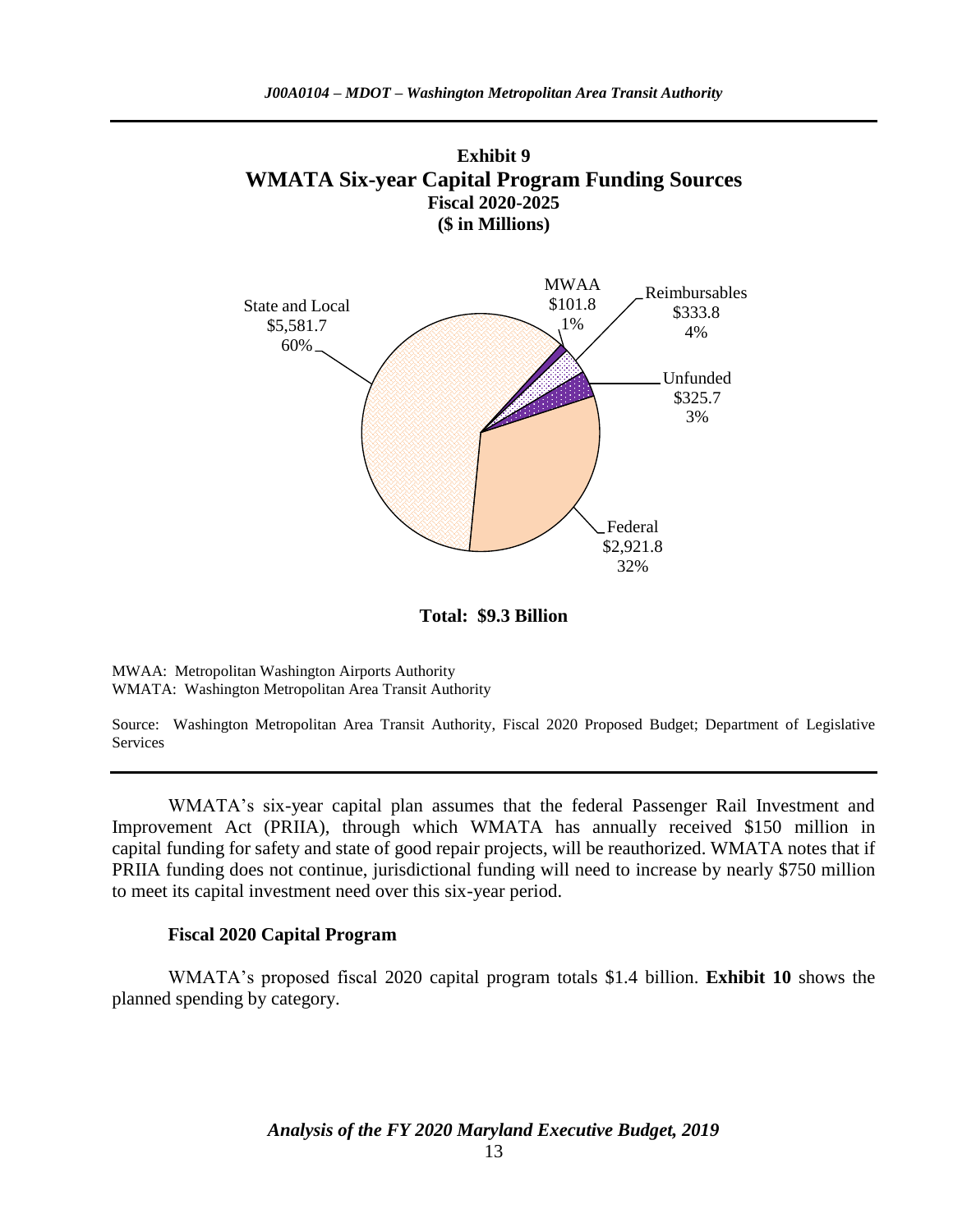### **Exhibit 10 Fiscal 2020 Capital Spending by Category (\$ in Millions)**

#### **Category**

| Railcar                                    | \$255.2   |
|--------------------------------------------|-----------|
| <b>Rail Systems</b>                        | 187.2     |
| <b>Track and Structures Rehabilitation</b> | 171.0     |
| <b>Stations and Passenger Facilities</b>   | 359.7     |
| <b>Bus and Paratransit</b>                 | 205.1     |
| <b>Business Support</b>                    | 173.6     |
| <b>Total</b>                               | \$1,351.8 |

Source: Washington Metropolitan Area Transit Authority, Fiscal 2020 Proposed Budget

**Exhibit 11** shows the total funding by source for WMATA's fiscal 2020 capital program along with the amount that Maryland is expected to contribute based on the proposed budget.

### **Exhibit 11 Sources of Funding for the Fiscal 2020 WMATA Capital Program (\$ in Millions)**

|                                                             | <b>Total</b> | <b>Maryland</b> |
|-------------------------------------------------------------|--------------|-----------------|
| Federal                                                     |              |                 |
| Federal Formula Programs                                    | \$348.5      |                 |
| Federal Passenger Rail Investment and Improvement Act       | 148.5        |                 |
| <b>Other Federal Grants</b>                                 | 3.6          |                 |
| Subtotal – Federal                                          | \$500.6      |                 |
| <b>State and Local</b>                                      |              |                 |
| Federal Formula Programs Match and System Performance       | \$261.5      | \$91.2          |
| Federal Passenger Rail Investment and Improvement Act Match | 148.5        | 49.5            |
| Other State and Local                                       | 0.0          | 0.0             |
| Dedicated Funding                                           | 500.0        | 167.0           |
| Subtotal – State and Local                                  | \$910.0      | \$307.7         |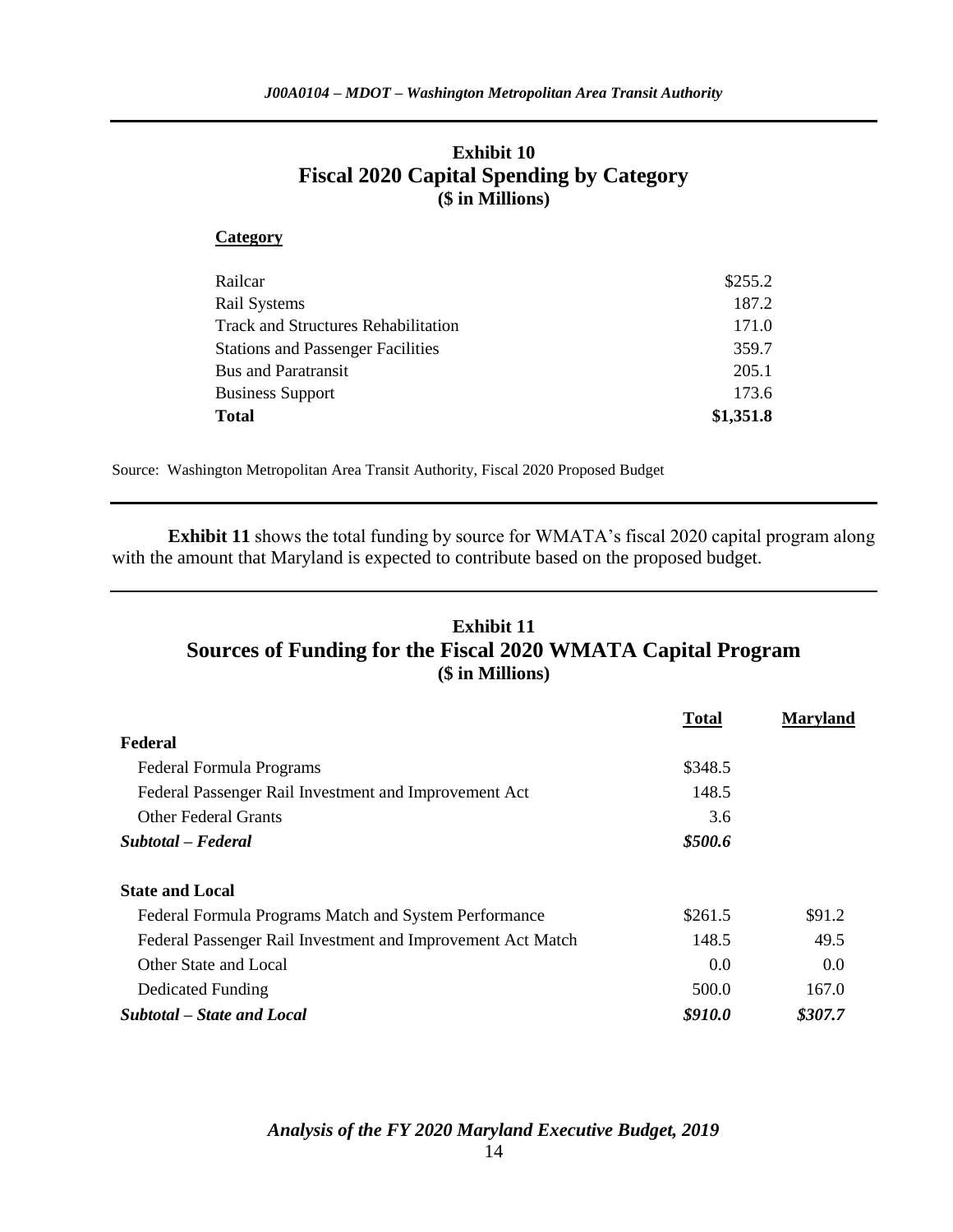|                                                                       | <b>Total</b> | <b>Maryland</b> |
|-----------------------------------------------------------------------|--------------|-----------------|
| <b>Other Sources</b>                                                  |              |                 |
| Metropolitan Washington Airports Authority                            | \$36.3       |                 |
| Jurisdictional Reimbursable Projects                                  | 44.5         |                 |
| <b>Subtotal – Other Sources</b>                                       | \$80.8       |                 |
| <b>Reserve for Future Years</b>                                       | $-$116.2$    |                 |
| <b>Total</b>                                                          | \$1,375.2    | \$307.7         |
| Maryland Fiscal 2020 Allowance for WMATA Capital Grant <sup>(1)</sup> |              | \$322.9         |
| Variance                                                              |              | 15.2            |

WMATA: Washington Metropolitan Area Transit Authority

(1) Does not include \$27.2 million to pay debt service on bonds issued by WMATA in fiscal 2017 and 2018.

Source: Washington Metropolitan Area Transit Authority, Fiscal 2019 Proposed Budget; Department of Legislative Services

The allowance for the WMATA grant is \$15.2 million more than what is needed according to the WMATA proposed budget. **A recommendation is included in the Reserve Fund analysis to reduce the appropriation to the Dedicated Purpose Account supporting the WMATA capital grant by \$15 million.**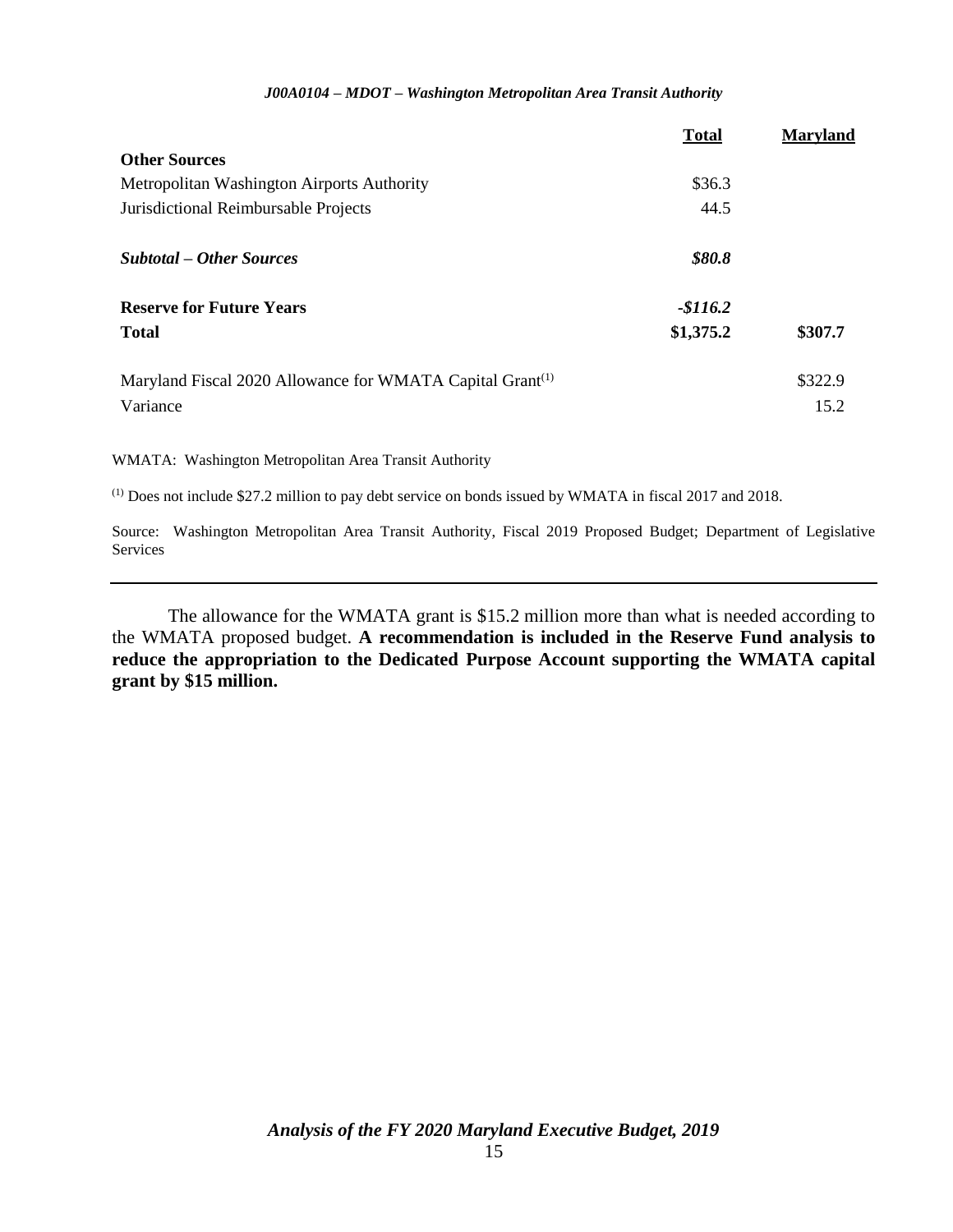## *Issues*

### **1. Washington Metrorail Safety Commission on Track to Become Safety Oversight Agency**

Federal law requires states that operate rail transit systems establish and certify a State Safety Oversight Agency (SSOA) by April 15, 2019. The Federal Transit Administration (FTA) will be prohibited from obligating any federal transit funding to jurisdictions that fail to meet this deadline. For WMATA's Metrorail service, the FTA assumed direct safety oversight from the Tri-state Oversight Committee following a series of safety-related incidents. In February 2017, FTA notified Maryland, Virginia, and the District of Columbia that it would immediately begin withholding 5% of Urbanized Area transit formula funds and would continue to withhold funds until the three jurisdictions established a federally compliant State Safety Oversight Program.

The Washington Metrorail Safety Commission (WMSC) was created by an interstate compact between Maryland, Virginia, and the District of Columbia in 2017. Maryland and the District of Columbia have both appointed 2 commission members and an alternate. Virginia has appointed its 2 members but has yet to name an alternate. The commission is staffed by an executive director and 10 other employees and will be supported as necessary through contracting with outside vendors. All staff positions have been filled. In September 2018, WMSC filed the application to be certified as SSOA. MDOT expects the certification to occur before the deadline and for the withholding of funds by FTA to end upon certification.

### **2. Reporting Requirements in the Maryland Metro/Transit Funding Act of 2018 May Need to Be Clarified**

Chapters 351 and 352 added provisions to the Transportation Article that would:

- make the capital appropriation to WMATA a mandate if certain reporting requirements are satisfied; and
- require an increase in the appropriation of 3% each year.

This mandate is separate from the new \$167 million dedicated capital grant that is also mandated through Chapters 351 and 352.

To satisfy the reporting requirements, WMATA must submit to MDOT various reports and data prior to the beginning of the immediately preceding fiscal year. For the WMATA base capital grant to be mandated in fiscal 2020, WMATA would have had to submit all required information before July 1, 2018, and MDOT would have had to certify to the Governor, in writing, that it had received all required information. MDOT indicates that the certification was not made to the Governor for fiscal 2020 because not all of the items had been received. Questions posed to WMATA and MDOT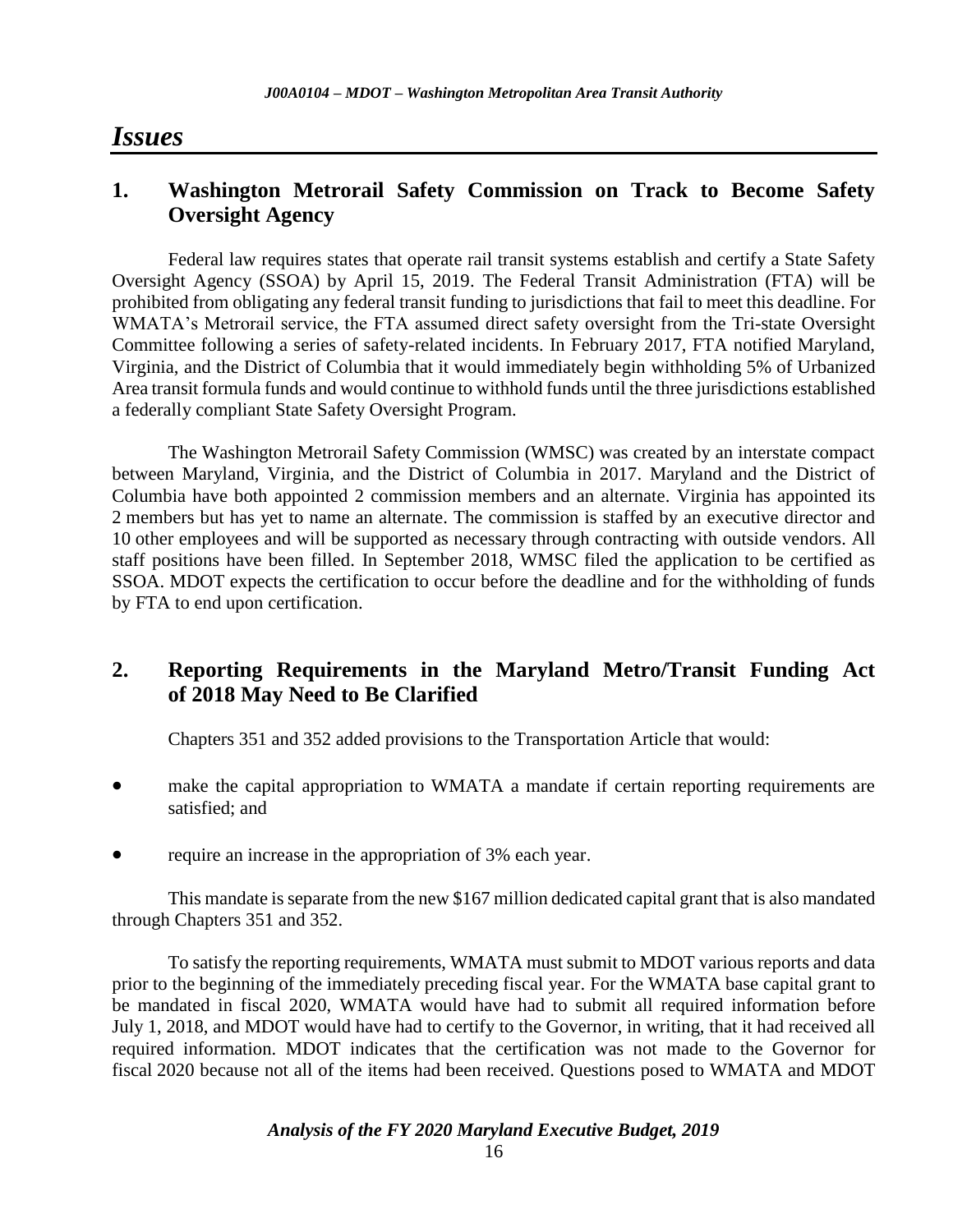about which items had not been submitted on time resulted in differences in the responses that highlight areas in which the statute may need to be clarified. **Exhibit 12** lists the items required in order to trigger the mandate and the responses received from WMATA and MDOT on each item.

The areas in which different interpretations are evident may simply require WMATA and MDOT to agree on what each item means and the form in which WMATA needs to submit it. There may also be benefits to amending these provisions to provide clarity and ensure that the information required is actually available before the submission deadline. **WMATA and MDOT should comment on the reporting requirements and identify which items, if any, should be clarified in statute.**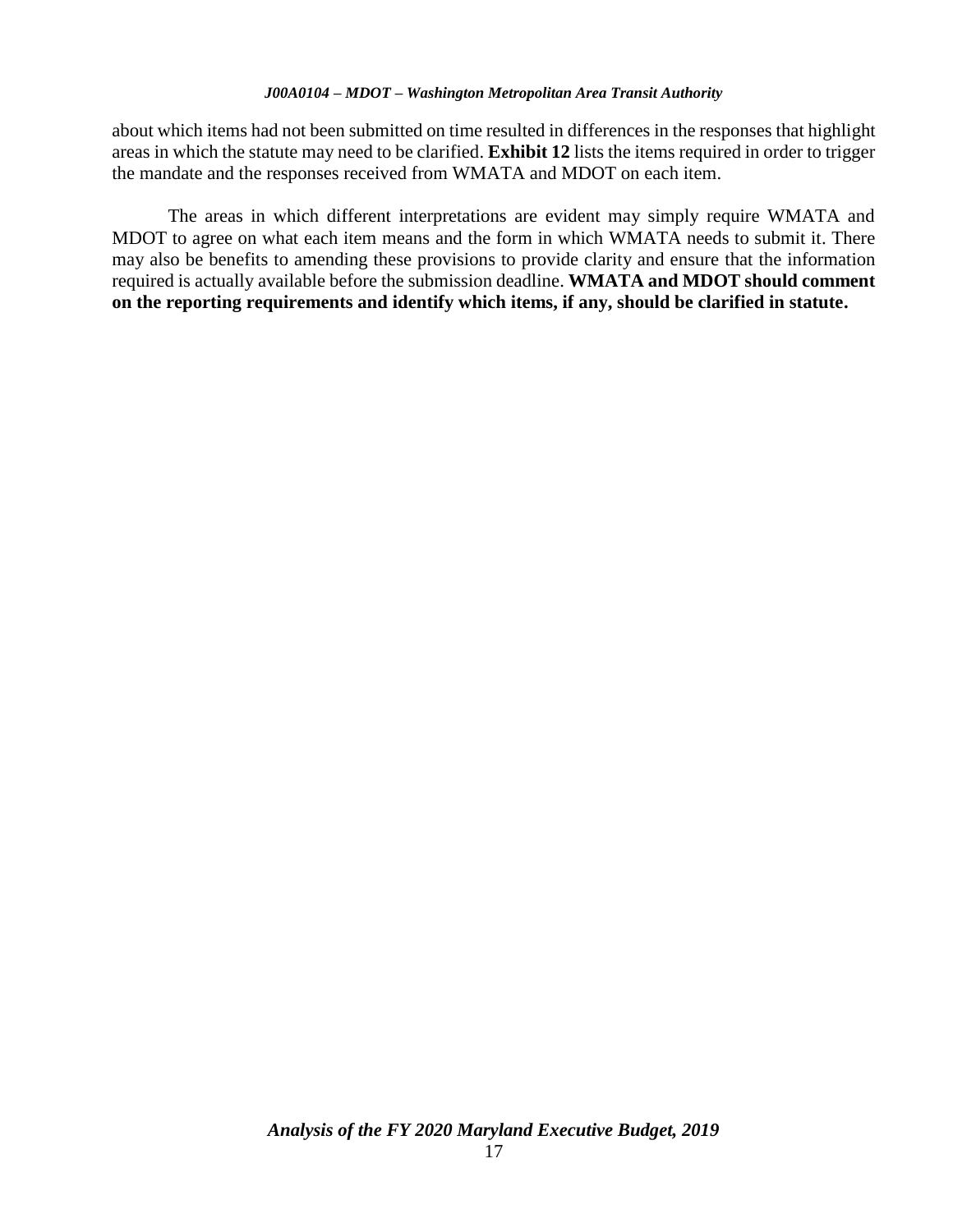### **Exhibit 12 Reporting Requirements Imposed by the Maryland Metro/Transit Funding Act of 2018**

### **Transportation Article § 10-205 (f) (2) (i)**

| <b>Statutory Provision</b>                                                                                                                                                                                                                                                                                                                                         |               |                                                                                                                                                                                                                  | <b>WMATA Comments</b>                                                                                                                                                                                                                                       | <b>MDOT Comments</b>                                                                                             |
|--------------------------------------------------------------------------------------------------------------------------------------------------------------------------------------------------------------------------------------------------------------------------------------------------------------------------------------------------------------------|---------------|------------------------------------------------------------------------------------------------------------------------------------------------------------------------------------------------------------------|-------------------------------------------------------------------------------------------------------------------------------------------------------------------------------------------------------------------------------------------------------------|------------------------------------------------------------------------------------------------------------------|
| $(f)$ (2) (i) The Governor is not required to make the<br>appropriation under paragraph $(1)$ of this subsection in a<br>fiscal year unless the Department certifies to the<br>Governor in writing before the beginning of the<br>immediately preceding fiscal year that the Washington<br>Metropolitan Area Transit Authority has submitted to the<br>Department: |               |                                                                                                                                                                                                                  | Some of the information is information<br>WMATA already provides to all<br>jurisdictions and for information that is<br>new as a reporting requirement,<br>WMATA has started working with<br>MDOT on how to prepare and submit<br>the required information. | The certification to the Governor<br>has not occurred as not all items<br>have been received.                    |
| 1.                                                                                                                                                                                                                                                                                                                                                                 |               | <b>Performance and Condition Assessments and Reports Regarding:</b>                                                                                                                                              |                                                                                                                                                                                                                                                             |                                                                                                                  |
|                                                                                                                                                                                                                                                                                                                                                                    | a.            | the safety and reliability of rapid heavy rail<br>and bus systems;                                                                                                                                               | Part of the WMATA Strategic Plan.                                                                                                                                                                                                                           | Received.                                                                                                        |
|                                                                                                                                                                                                                                                                                                                                                                    | $\mathbf b$ . | the financial performance of the Washington<br>Metropolitan Area Transit Authority as it<br>relates to rail and bus operations, including<br>fare box recovery, service per rider, and cost<br>per service hour; | Part of the annual Managing For<br>Results submission.                                                                                                                                                                                                      | Received.                                                                                                        |
|                                                                                                                                                                                                                                                                                                                                                                    | c.            | the monthly ridership of rail and bus systems<br>broken down by Metrorail station, Metrorail<br>line, bus stop, and bus line;                                                                                    | Partially complete. Will be providing<br>quarterly reports. Ridership by line is a<br>bit complicated because many stations<br>are on multiple lines. A sample report<br>was sent to MDOT that indicated<br>satisfaction in the methodology.                | Summary monthly ridership data<br>is publicly available, but this<br>detailed data has not yet been<br>provided. |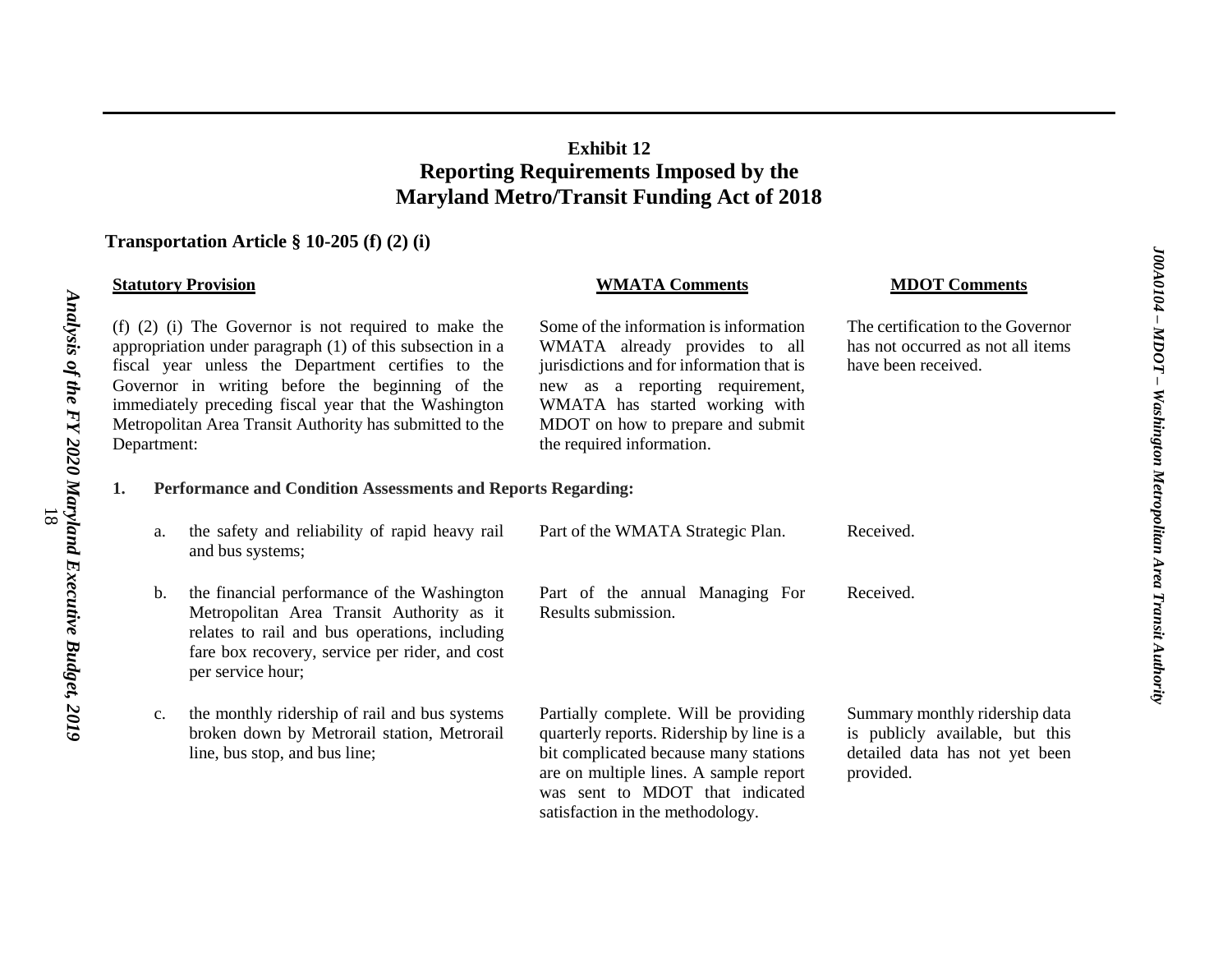|    |    | <b>Statutory Provision</b>                                                                                                       | <b>WMATA Comments</b>                                                                                                                                                | <b>MDOT Comments</b>           |
|----|----|----------------------------------------------------------------------------------------------------------------------------------|----------------------------------------------------------------------------------------------------------------------------------------------------------------------|--------------------------------|
|    |    | d. strategies to reduce costs and improve the<br>Washington Metropolitan Area Transit<br>Authority's operational efficiency; and | Part of the WMATA Strategic Plan.                                                                                                                                    | Not received.                  |
|    | e. | the comparison of annual capital investments<br>and approved budgets; and                                                        | Complete for fiscal 2018 with ongoing<br>updates for fiscal 2019.                                                                                                    | Received.                      |
| 2. |    | The Washington Metropolitan Area Transit<br>Authority's:                                                                         |                                                                                                                                                                      |                                |
|    | a. | annual budget;                                                                                                                   | Will provide upon board adoption of<br>budget.                                                                                                                       | Received.                      |
|    | b. | annual independent financial audit;                                                                                              | Provided.                                                                                                                                                            | Received.                      |
|    | c. | annual National Transit Database profile; and                                                                                    | Provided.                                                                                                                                                            | Received.                      |
|    | d. | individual audit reports.                                                                                                        | The individual audit reports<br>are<br>compiled into a single audit report.<br>This report was provided last fall at the<br>same time as the annual financial audit. | Unclear what is meant by this. |
|    |    | MDOT: Maryland Department of Transportation<br>WMATA: Washington Metropolitan Area Transit Authority                             |                                                                                                                                                                      |                                |

Source: Washington Metropolitan Area Transit Authority; Maryland Department of Transportation; Maryland Department of Legislative Services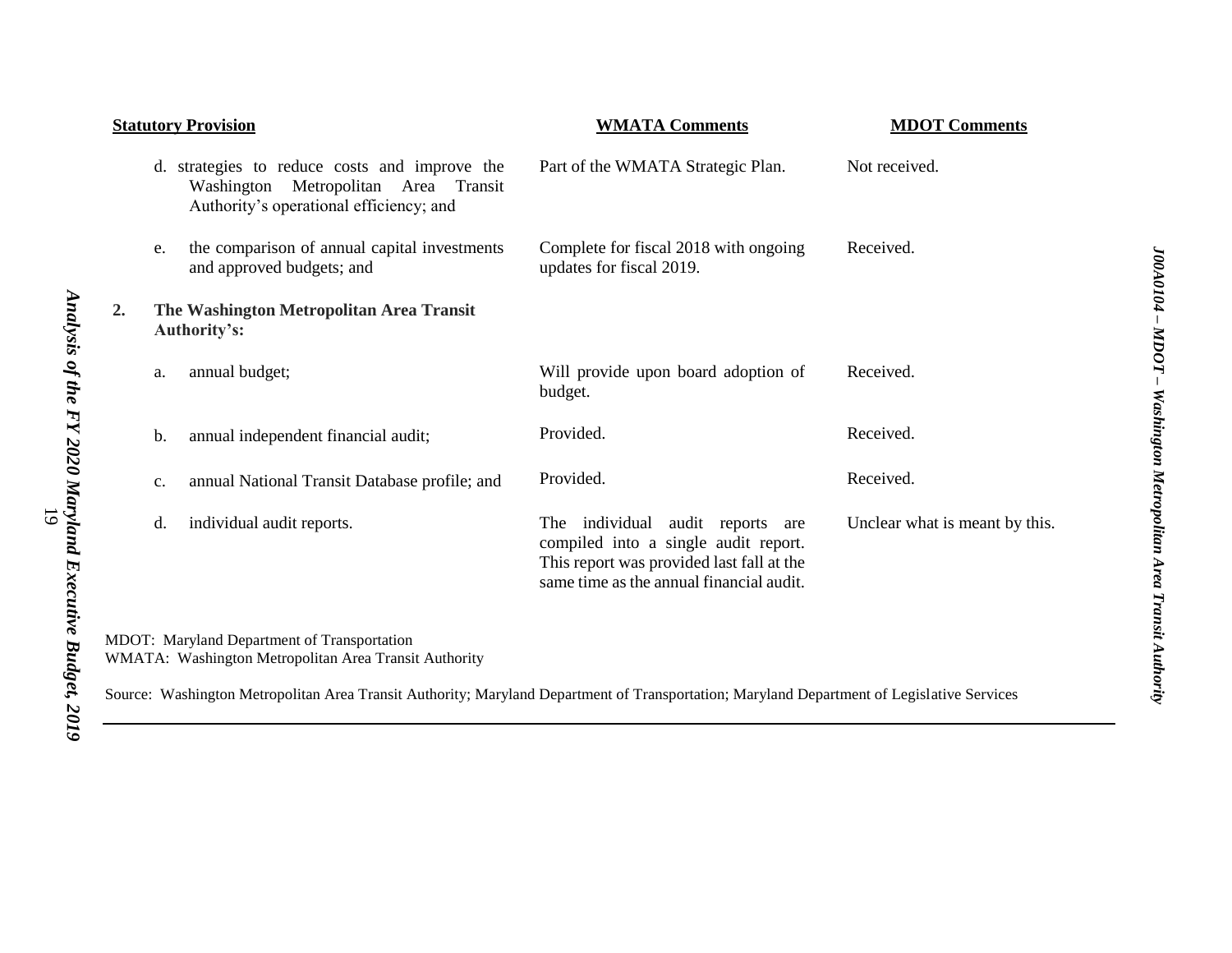# *Operating Budget Recommended Actions*

1. Concur with Governor's allowance.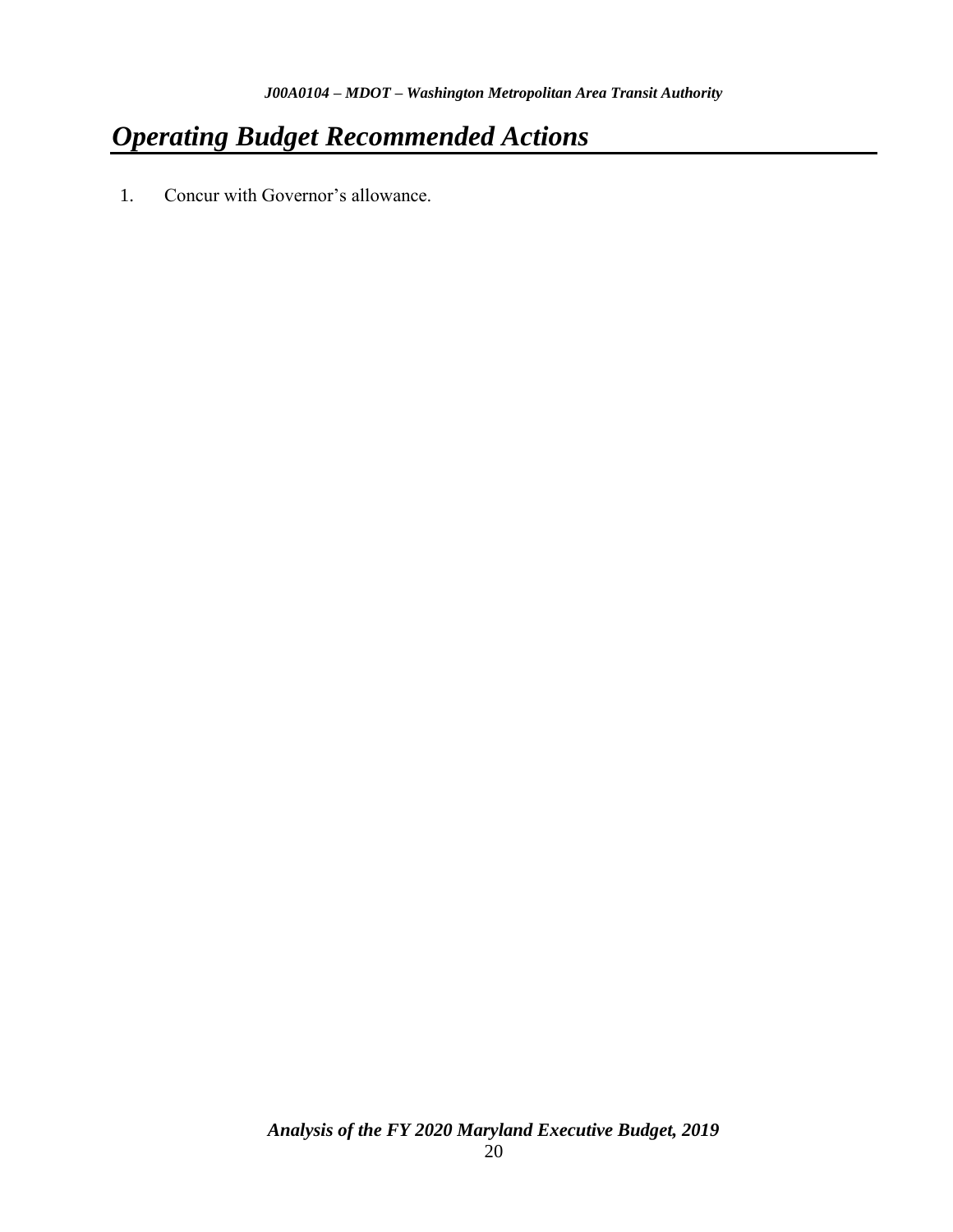# *PAYGO Budget Recommended Actions*

1. Concur with Governor's allowance.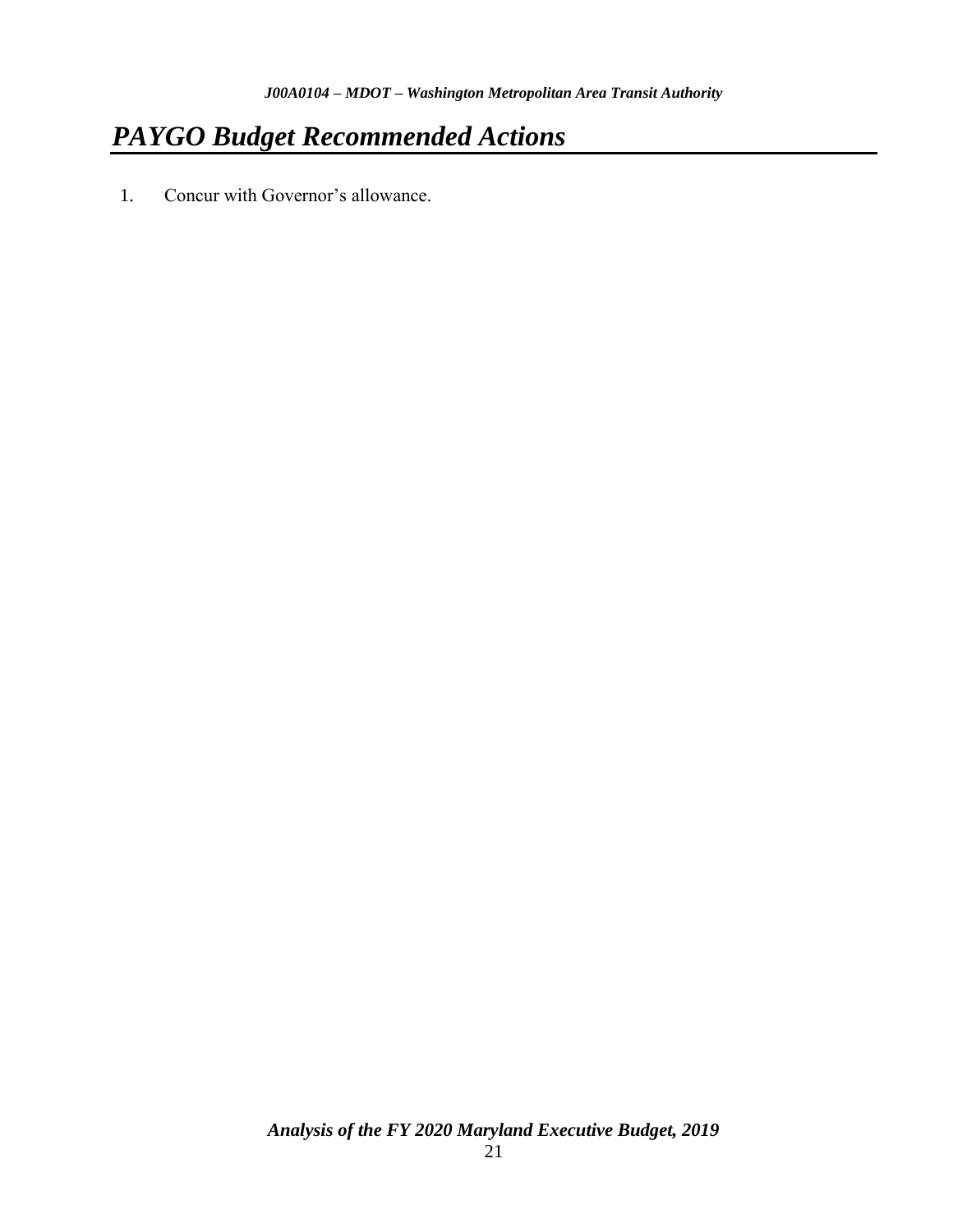### **Appendix 1 Current and Prior Year Budgets MDOT – Washington Metropolitan Area Transit Authority (\$ in Thousands)**

|                                        | General<br><b>Fund</b> | <b>Special</b><br><b>Fund</b> | <b>Federal</b><br><b>Fund</b> | Reimb.<br>Fund   | <b>Total</b>     |
|----------------------------------------|------------------------|-------------------------------|-------------------------------|------------------|------------------|
| <b>Fiscal 2018</b>                     |                        |                               |                               |                  |                  |
| Legislative<br>Appropriation           | \$0                    | \$365,285                     | \$0                           | \$0              | \$365,285        |
| Deficiency/Withdrawn<br>Appropriation  | $\boldsymbol{0}$       | $\overline{0}$                | $\boldsymbol{0}$              | $\boldsymbol{0}$ | $\boldsymbol{0}$ |
| Cost<br>Containment                    | $\boldsymbol{0}$       | $\boldsymbol{0}$              | $\boldsymbol{0}$              | $\boldsymbol{0}$ | $\boldsymbol{0}$ |
| <b>Budget</b><br>Amendments            | $\boldsymbol{0}$       | $\mathbf{0}$                  | $\boldsymbol{0}$              | $\boldsymbol{0}$ | $\boldsymbol{0}$ |
| Reversions and<br>Cancellations        | $\boldsymbol{0}$       | $-2,766$                      | $\boldsymbol{0}$              | $\boldsymbol{0}$ | $-2,766$         |
| <b>Actual</b><br><b>Expenditures</b>   | \$0                    | \$362,519                     | \$0                           | \$0              | \$362,519        |
| <b>Fiscal 2019</b>                     |                        |                               |                               |                  |                  |
| Legislative<br>Appropriation           | \$0                    | \$366,028                     | \$0                           | \$0              | \$366,028        |
| <b>Budget</b><br>Amendments            | $\boldsymbol{0}$       | 22,911                        | $\boldsymbol{0}$              | $\boldsymbol{0}$ | 22,911           |
| <b>Working</b><br><b>Appropriation</b> | \$0                    | \$388,939                     | \$0                           | \$0              | \$388,939        |

#### MDOT: Maryland Department of Transportation

Note: The fiscal 2019 appropriation does not include deficiencies, a one-time \$500 bonus, or general salary increases. Numbers may not sum to total due to rounding.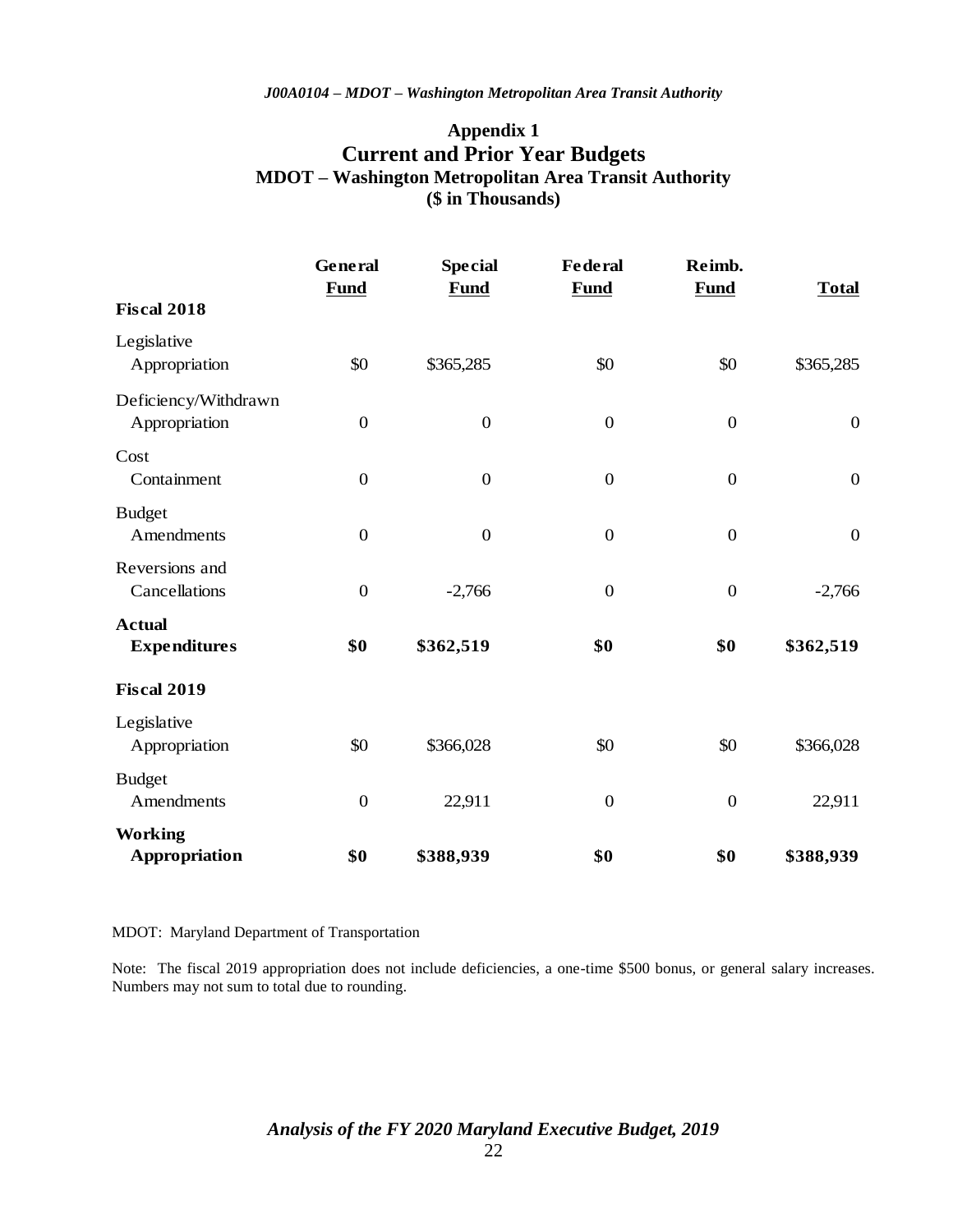#### **Fiscal 2018**

The fiscal 2018 budget for the operating grant to the Washington Metropolitan Area Transit Authority closed out \$2,766,348 lower than the legislative appropriation, with year-end cancellations comprising a reduction resulting from an audit of prior year grants (\$1,256,224), an overestimate of the fiscal 2018 Maryland share of the operating grant due to the timing of the appropriation (\$1,149,148), and lower than budgeted spending for the Tri-State Oversight Committee (\$360,976).

#### **Fiscal 2019**

The fiscal 2019 working appropriation is \$22,911,466 higher than the legislative appropriation. Special fund budget amendments provided additional funds to align the MDOT operating budget with the Maryland requirement of the approved WMATA budget (\$15,508,824) and to pay for the Maryland share of a retroactive payment for fiscal 2018 required under recently completed collective bargaining agreements (\$7,402,642).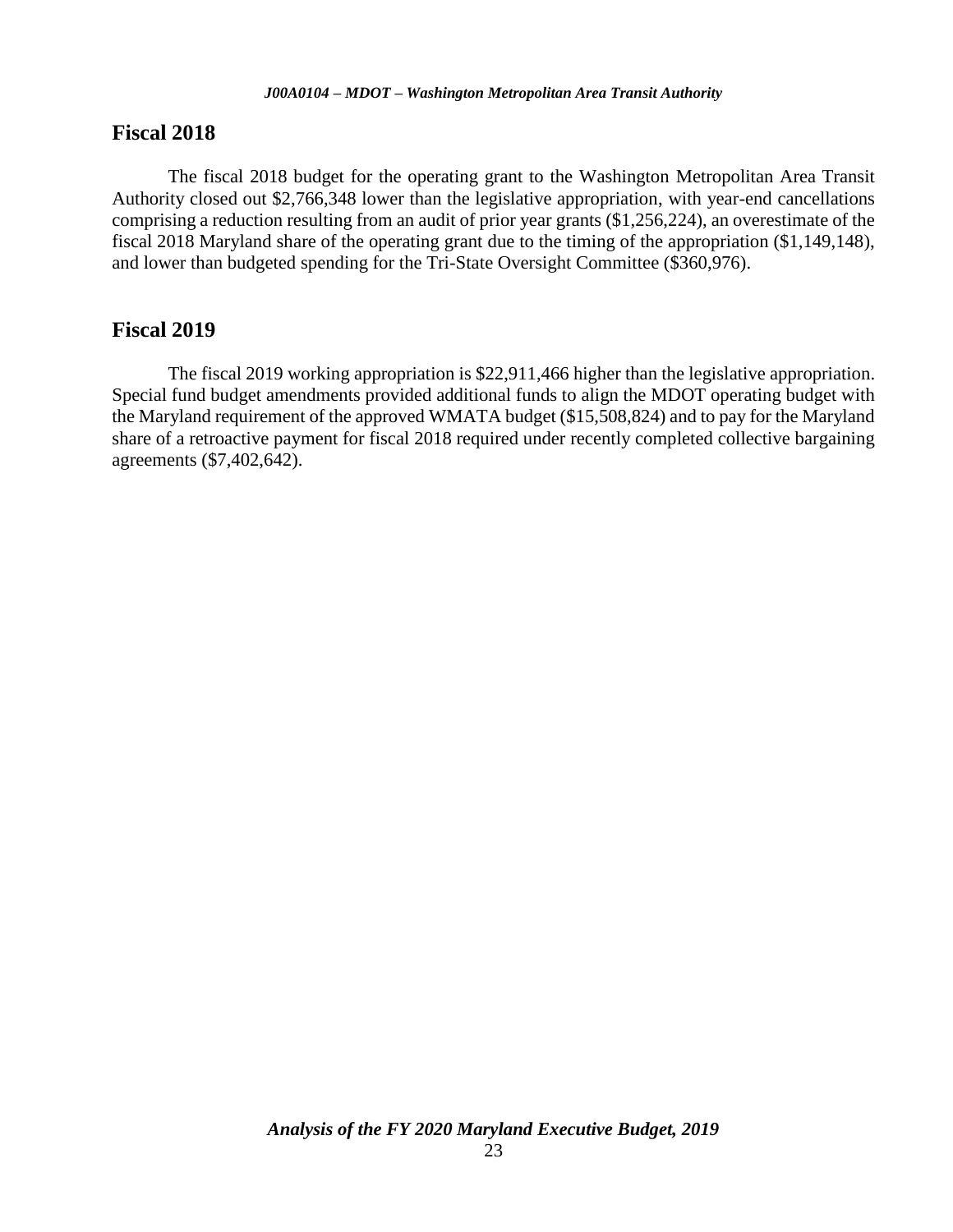#### **Appendix 2 Fiscal Summary MDOT – WMATA – Operating Budget**

|                                                     | <b>FY 18</b>  | <b>FY 19</b>  | <b>FY 20</b>     |               | FY 19 - FY 20 |
|-----------------------------------------------------|---------------|---------------|------------------|---------------|---------------|
| <b>Program/Unit</b>                                 | Actual        | Wrk Approp    | <b>Allowance</b> | <b>Change</b> | % Change      |
| 04 Washington Metropolitan Area Transit – Operating | \$362,518,605 | \$388,939,419 | \$392,947,930    | \$4,008,511   | 1.0%          |
| 05 Washington Metropolitan Area Transit – Capital   | 134,178,699   | 155,922,000   | 225,133,000      | 69,211,000    | 44.4%         |
| <b>Total Expenditures</b>                           | \$496,697,304 | \$544,861,419 | \$618,080,930    | \$73,219,511  | 13.4%         |
| Special Fund                                        | \$496,697,304 | \$544,861,419 | \$618,080,930    | \$73.219.511  | 13.4%         |
| <b>Total Appropriations</b>                         | \$496,697,304 | \$544,861,419 | \$618,080,930    | \$73,219,511  | 13.4%         |

MDOT: Maryland Department of Transportation WMATA: Washington Metropolitan Area Transit Authority

Note: The fiscal 2019 appropriation does not include deficiencies, a one-time \$500 bonus, or general salary increases. The fiscal 2020 allowance does not include general salary increases.